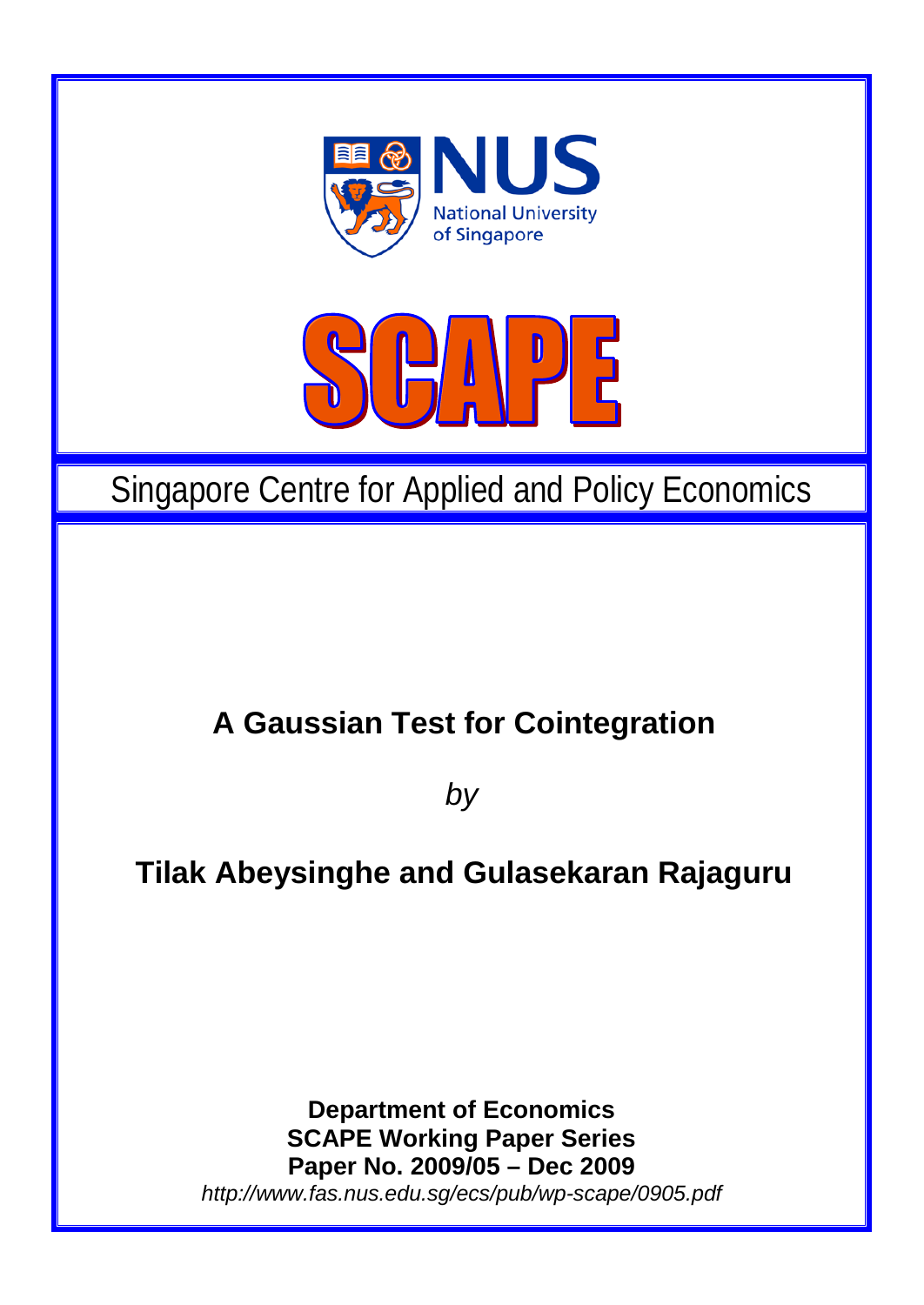## **A Gaussian Test for Cointegration**

Tilak Abeysinghe<sup>a,\*</sup> and Gulasekaran Rajaguru<sup>b</sup>

a Department of Economics, National University of Singapore **b** School of Business, Bond University, Australia

December 2009

### **Abstract**

We use a mixed-frequency regression technique to develop a test for cointegration under the null of stationarity of the deviations from a long-run relationship. What is noteworthy about this MA unit root test, based on a variance-difference, is that, instead of having to deal with non-standard distributions, it takes the testing back to the normal distribution and offers a way to increase power without having to increase the sample size substantially. Monte Carlo simulations show minimal size distortions even when the AR root is close to unity and that the test offers substantial gains in power against near-null alternatives in moderate size samples. An empirical exercise illustrates the relative usefulness of the test further.

*Key words:* Null of stationarity, MA unit root, mixed-frequency regression, variance difference, normal distribution, power.

JEL: C12, C22

-------------------------

\*Corresponding author at: Department of Economics, National University of Singapore, 1 Arts Link, Singapore 117570. Tel: +65 6516 6116, Fax: +65 6775 2646. Email: tilakabey@nus.edu.sg. Email for second author: [rgulasek@bond.edu.au](mailto:rgulasek@bond.edu.au).

The authors would like to mention gratefully the research and travel grants provided by the Faculty of Arts and Social Sciences and the Singapore Center for Applied and Policy Economics, National University of Singapore. Thanks are also due to Gu Jiaying for her able research assistance, Choy Keen Meng and seminar participants at Singapore Management University, Monash University, LaTrobe University, Griffith University and the Australasian Meeting of the Econometric Society for their valuable comments on an earlier draft of the paper.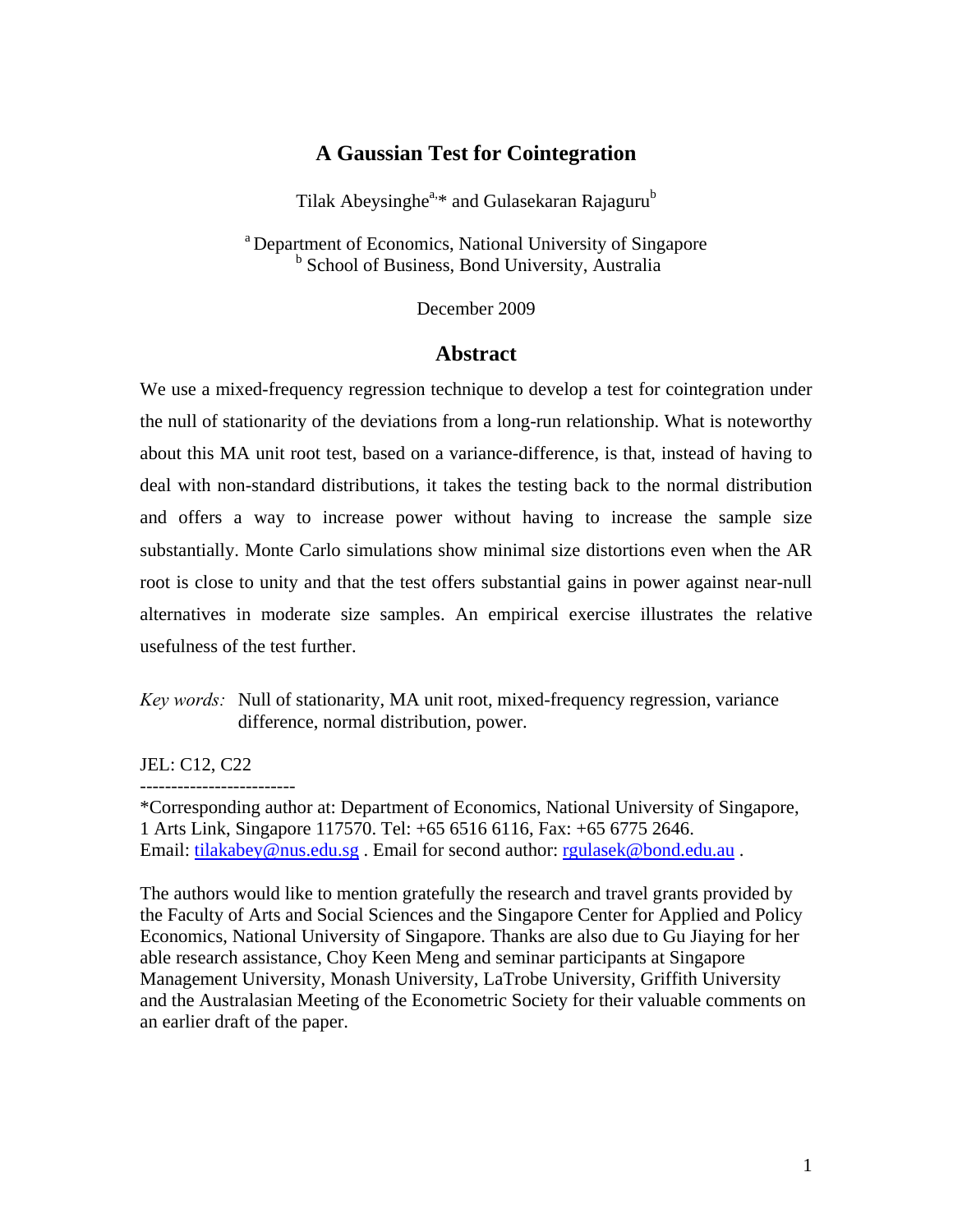#### **1. Introduction**

 Non-standard distributions are a common feature of many tests for unit-roots and cointegration that are currently available.<sup>[1](#page-2-0)</sup> The main problem with non-standard distributions is that when the true data generating process is unknown, which is the case in general, it is not easy to engage in a specification search because the distribution changes as the specification changes, especially with respect to deterministic components. As Cochrane (1991, p. 202) expressed: "To a humble *macroeconomist* it would seem that an edifice of asymptotic distribution theory that depends crucially on unknown quantities must be pretty useless in practice." Some reprieve to this has been offered by Phillips (1998, 2002) who showed that the limiting forms of autoregressive unit root processes can be expressed entirely in terms of deterministic trend functions. The implication of this finding is that "one might mistakenly 'reject' a unit root model in favour of a trend 'alternative' when in fact the alternative model is nothing other than an alternative representation of the unit root process itself." (Phillips, 2002, p.324). Considering the complexities involved in the specification of deterministic trend models his recommendation is, especially on grounds of parsimony and forecasting, to use pure autoregressions. Nevertheless, economic reasoning may necessitate some deterministic components in the model that will take us back to the same problem of multitude of nonstandard distributions.

 In this exercise we re-visit the problem with the objective of presenting a test for cointegration based on the null of stationarity of the deviations from a long-run

<span id="page-2-0"></span><sup>&</sup>lt;sup>1</sup> See Maddala and Kim (1998) for an extensive survey of the unit root literature.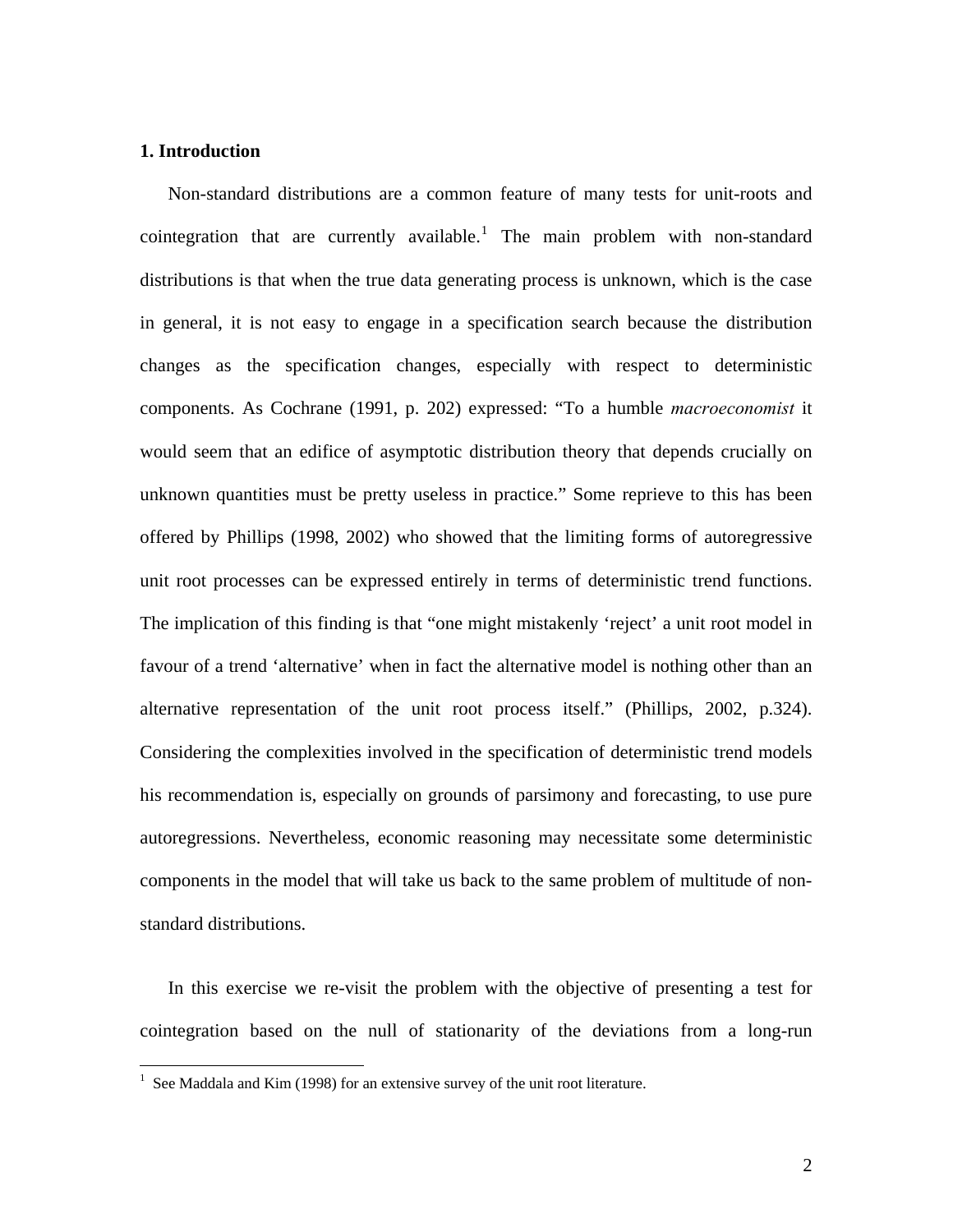<span id="page-3-0"></span>relationship. The test brings the distribution back to the normal distribution and at the same time offers a substantial improvement in power. The importance of tests based on the null of stationarity need not be overemphasized. Although a disproportionate amount of research has gone into  $I(1)$  processes, the  $I(1)$  characterization of economic time series may be too restrictive in many practical situations. What is of general interest is whether the regression provides stable parameters with stationary residuals regardless of the nature of the non-stationarity of the individual series. For example, two variables which are causally related may have structural breaks in them and the usual unit root tests may perceive them to be I(1) processes. In a regression relationship, however, the structural break may disappear and the regression may deliver stationary residuals.<sup>[2](#page-3-0)</sup> Therefore, forming a null of stationarity will allow us to test it against different alternatives such as autoregressive (AR) unit roots, fractional integration, structural breaks and policy interventions. The relevant alternative has to depend on the particular empirical analysis carried out. In this exercise we consider only the AR unit root alternative and defer the evaluation of other alternatives to future work.

 The test presented here focuses on a moving average (MA) unit root. Although the idea of testing for an MA unit root is not new (see Table A.1) the importance of such tests need to be re-emphasized. Being a behavioral outcome an AR unit root could be somewhat illusive (see Hamilton, 1994, Sec. 15.4) whereas an MA unit root can be created by over-differencing a stationary process, therefore, easier to pin down. The basic

 $\overline{a}$ 

 $2^2$  There are also cases where economic theory leads to using variables like investment/GDP ratio or the average tax rate in regressions. The meaning of a unit root in these variables is unclear.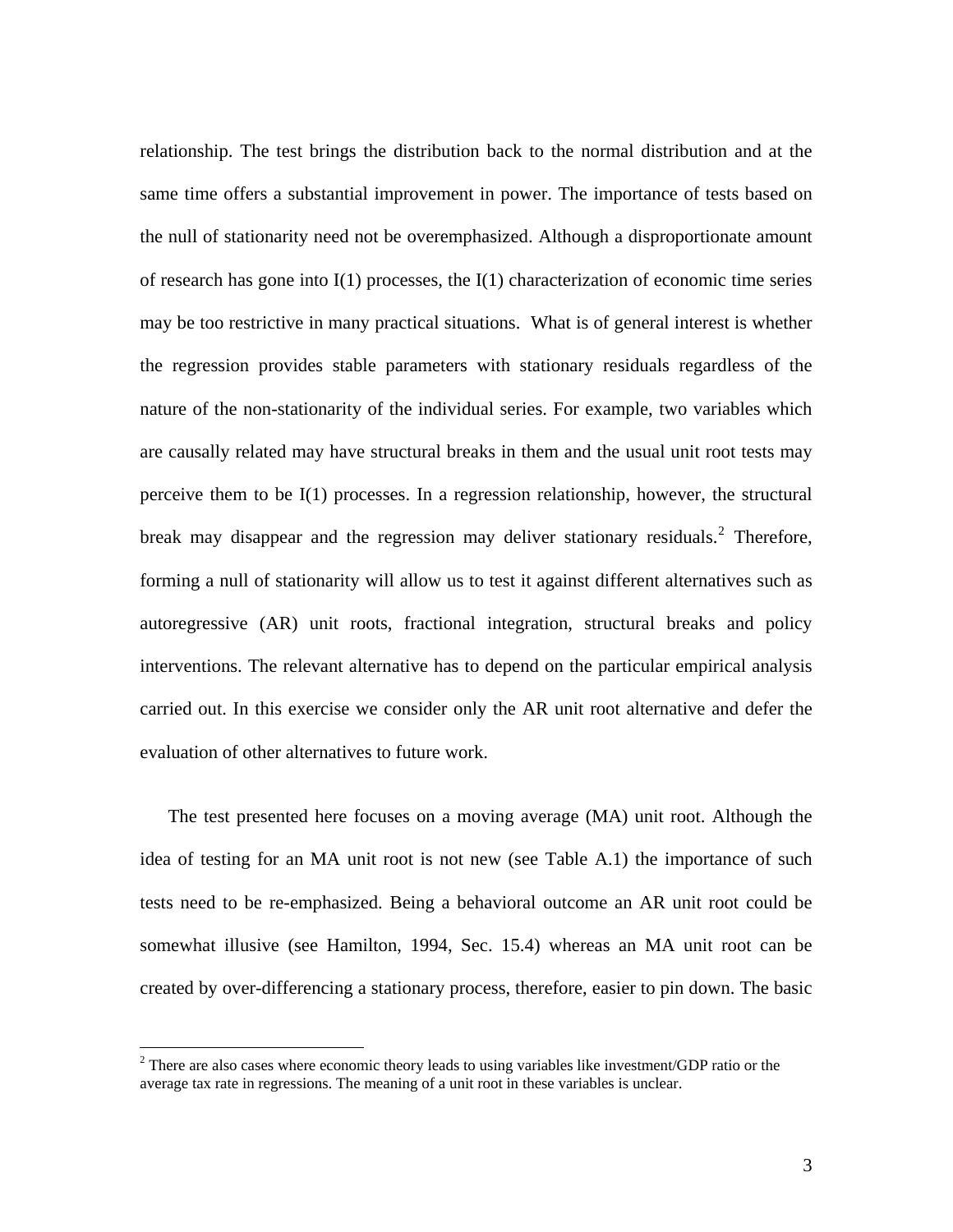idea underlying our test procedure emanated from a mixed-frequency regression presented in Abeysinghe (1998, 2000) and temporal aggregation and dynamic relationships studied in Rajaguru and Abeysinghe (2002) and Rajaguru (2004). The test procedure involves a simple data transformation to obtain a mixed frequency regression and focuses on the difference in error variances of the original model and the transformed model. This method can be exploited to develop even better tests with standard distributions.

#### **2. Power of Existing Unit Root Tests**

 As can be seen later in a Monte Carlo simulation, our proposed test entails substantial gains in power at near null alternatives. For comparison Table A.1 in the Appendix provides a non-exhaustive summary, extracted from the cited studies, of the power of both AR and MA unit root tests near the null at a sample size 100 (or 200 in a few cases). Panel (a) in the table is for the non-stationary null (AR unit root) and panel (b) for the stationary null (MA unit root or its variants). Panel (a) also includes a representative citation of power under structural breaks. The literature on unit roots under structural breaks has also grown rapidly and we do not digress into this literature. The reference model given in the table involves an over-simplification for some simulation exercises. A general specification of the stationary null is given in models (1) and (2) of the paper.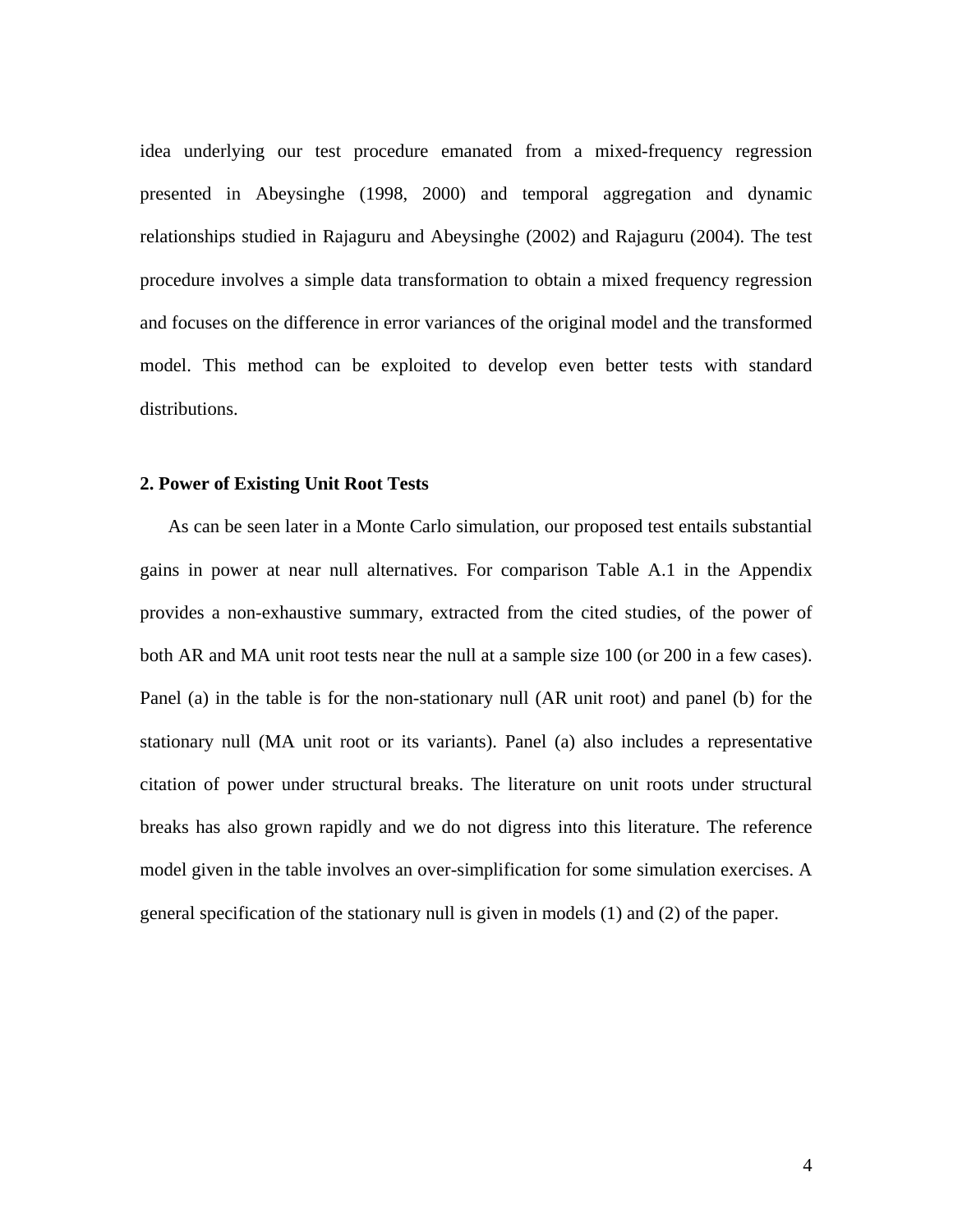<span id="page-5-0"></span> The summary in Table A.1 highlights the low power of unit root tests in general although some test procedures produce reasonably large power at a sample of size 100.<sup>[3](#page-5-0)</sup> As stated earlier, most of these tests have to deal with non-standard distributions and increasing the power requires increasing the sample size. These are the problems that we try to address by the proposed test procedure.

#### **3. Methodology**

 Consider the following model that Leybourne and McCabe (1994) extended from Harvey (1989) and Kwiatkowski et al. (1992) to test the null of stationarity against an alternative of difference stationarity:

$$
\phi(L)y_t = \alpha_t + \beta t + \varepsilon_t
$$
  
\n
$$
\alpha_t = \alpha_{t-1} + \eta_t, \ \alpha_0 = \alpha
$$
\n(1)

where  $\varepsilon_t \sim \text{iid}(0, \sigma_\varepsilon^2)$ ,  $\eta_t \sim \text{iid}(0, \sigma_\eta^2)$ , both of which are independent of each other, and  $\phi(L) = 1 - \phi_1 L - ... - \phi_p L^p$  with roots outside the unit circle. This has the following ARIMA(p,1,1) representation:

$$
\Delta y_t = \beta + \phi_1 \Delta y_{t-1} + ... + \phi_p \Delta y_{t-p} + u_t - \theta u_{t-1}
$$
\n(2)

where  $u_t \sim \text{iid}(0, \sigma^2)$  with  $\sigma^2 = \sigma_\varepsilon^2/\theta$ ,  $\theta = (\lambda - (\lambda^2 + 4\lambda)^{1/2} + 2)/2$  and  $\lambda = \sigma_\eta^2/\sigma_\varepsilon^2$  is the signal-to-noise ratio. The so-called hyper-parameter  $\sigma_{\eta}^2$  is a measure of the size of the random walk in (1). If  $\sigma_{\eta}^2 = \lambda = 0$ ,  $\theta = 1$  and model (2) collapses to a stationary AR(p)

<sup>&</sup>lt;sup>3</sup> It should be noted that Monte Carlo results by Gonzalo and Lee (1996) show that the size and power properties of Dickey-Fuller type unit root tests in many situations are better than the standard t-tests for stationary roots of autoregressive processes.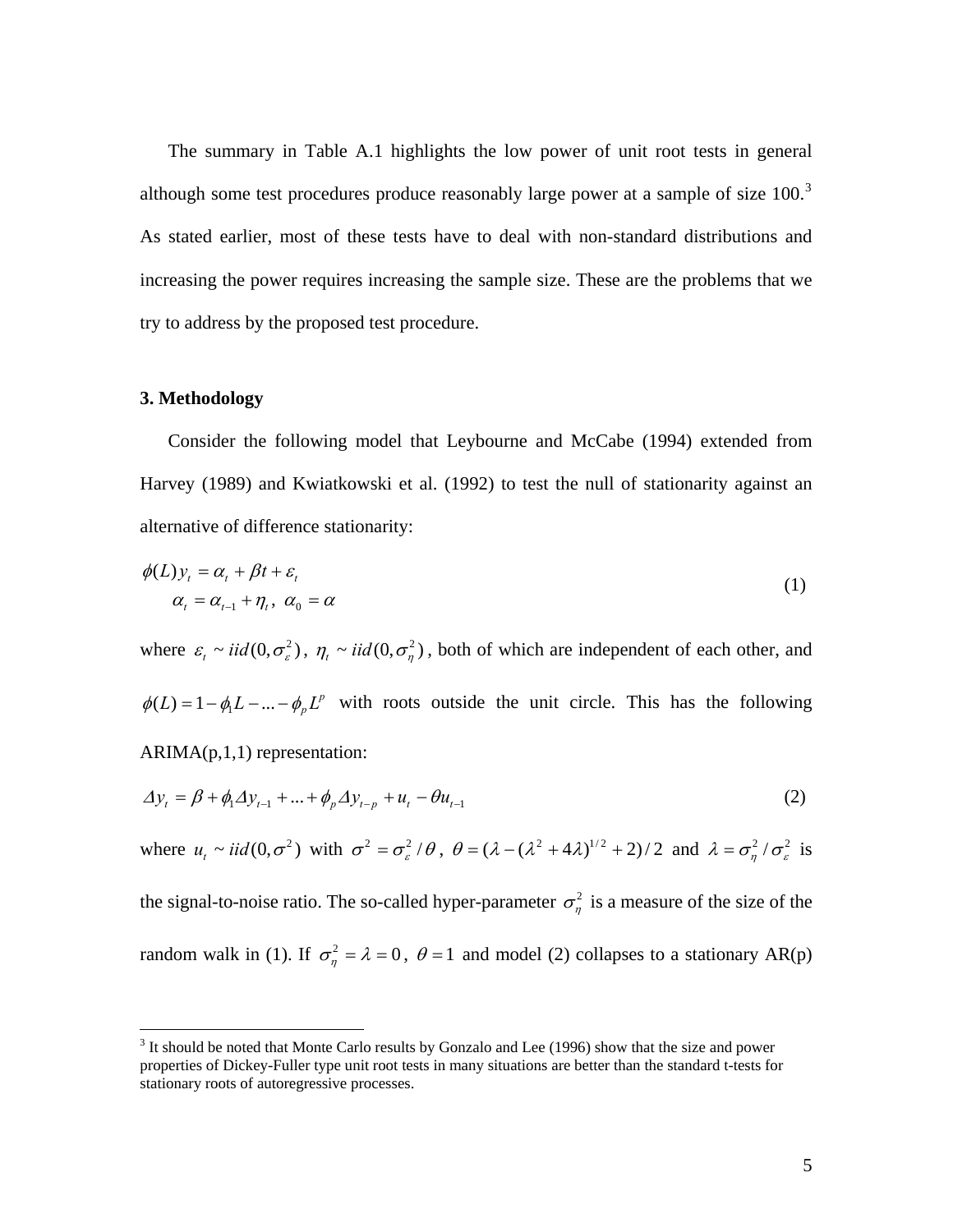process. Alternatively,  $\Delta y_t$  in (2) has a non-invertible ARMA(p,1) representation. To test the null of stationarity a number of researchers formulated tests based on  $H_0$ :  $\sigma_\eta^2 = 0$ vs  $H_1: \sigma_\eta^2 > 0$ . These are in effect tests of an MA unit root and the distributions involved are in general non-standard. As  $\lambda$  increases,  $\theta$  approaches zero and we get a standard unit root autoregression. In this exercise the ARIMA model in (2) forms the basis of our test.

#### **3.1 Null of Stationarity (MA Unit Root)**

 As stated earlier our test is based on a mixed frequency regression procedure (Abeysinghe, 1998, 2000) that helps in increasing the power of the test at a given sample size. To illustrate the idea, (2) can be written as

$$
u_t = \theta u_{t-1} - \beta + \phi(L) \Delta y_t. \tag{3}
$$

If  $u_t$  is assumed to be observed at intervals  $t = m, 2m, ..., T$ , where  $m \ge 2$  is a positive integer, and  $\Delta y_t$  is observed at intervals  $t = 1, 2, ..., T$ , the basic idea of the mixed frequency regression is to transform  $u_{t-1}$  in (3) to  $u_{t-m}$  such that all the observations of  $\Delta y_t$  are retained in the regression. This transformation is easily obtained by multiplying (3) through by the polynomial  $\theta(L) = 1 + \theta L + ... + \theta^{m-1} L^{m-1}$ . The transformed model can be written as

$$
\theta(L)\phi(L)\Delta y_t = \theta(1)\beta + V_t \tag{4}
$$

where  $V_{t} = \theta(L)(1 - \theta L)u_{t} = u_{t} - \theta^{m} u_{t-m}$ .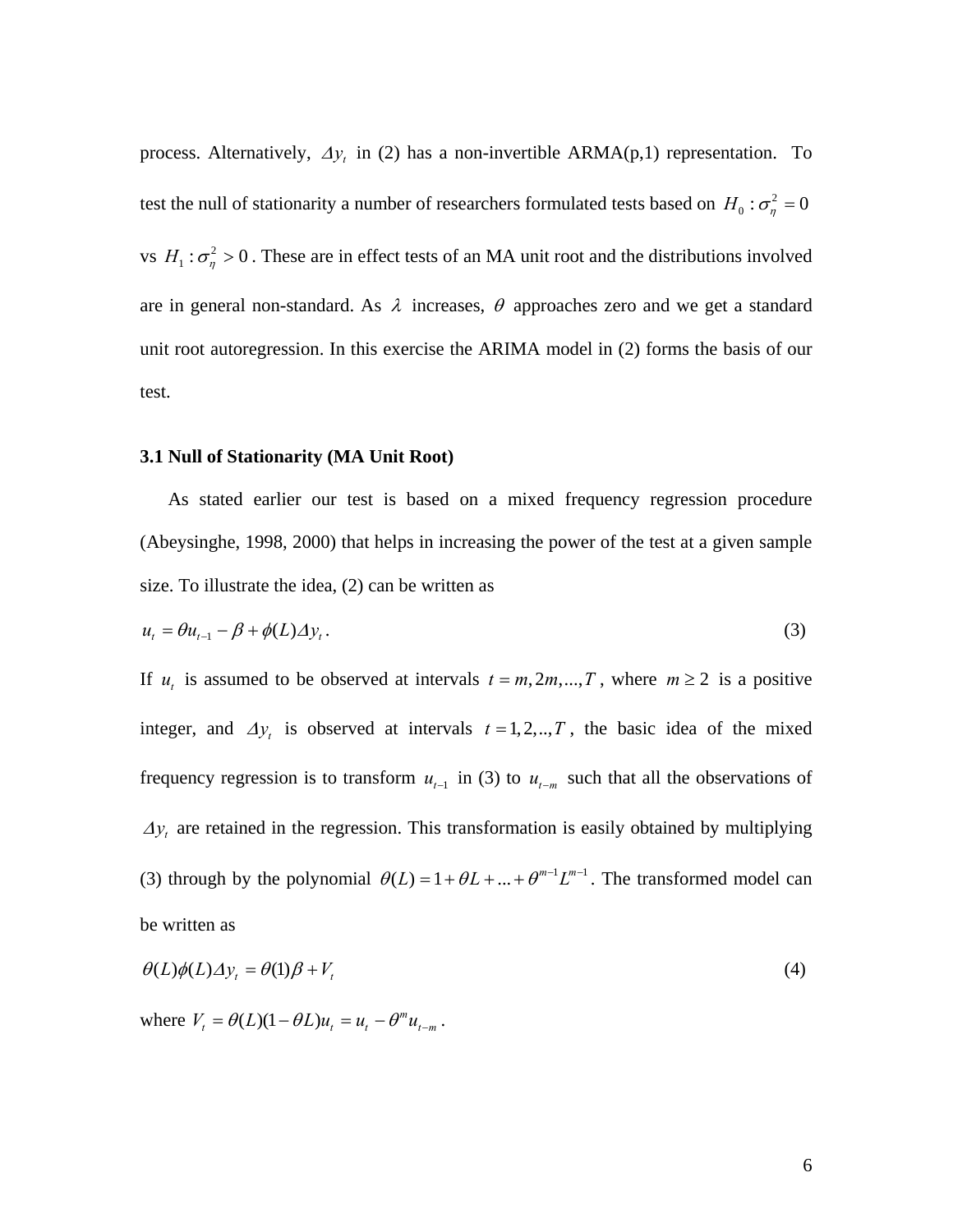Now note that under the null  $H_0$ :  $\theta = 1$ ,  $Var(V_t) = 2\sigma^2$  and under the alternative  $H_1$ : $|\theta| < 1$ ,  $Var(V_t) = (1 + \theta^{2m})\sigma^2 < 2\sigma^2$ . Therefore,  $\sigma_m^2 - 2\sigma^2$ , where  $\sigma_m^2 = Var(V_t)$ , forms the basis of our test. By transforming the test of  $\theta$  into a test of  $Var(V_t)$  we can arbitrarily increase the distance between the null and the alternative simply by increasing *m* whereby extra gains in power is made possible. For example, a test of  $\theta = 1$  when  $\theta = 0.9$  translates into comparing  $2\sigma^2$  against  $Var(V_t) = 1.43\sigma^2$  for  $m=4$  and  $Var(V_t) = 1.08\sigma^2$  for  $m=12$ . This transformation allows us to formulate a number of test statistics that follow standard distributions.

 Given that we can obtain consistent estimates of the parameters in (2), we can compute  $\hat{\sigma}^2$  and  $\hat{\sigma}_m^2$  (see below) and then form the test statistic  $\sqrt{T} (\hat{\sigma}_m^2 - 2\hat{\sigma}^2)$  to test  $\theta = 1$  against  $|\theta| < 1$ . Using the subscript *T* to indicate the dependence on the sample size, the following theorem establishes the asymptotic distribution of the test statistic.

#### **Theorem**

Given that  $u_t \sim \text{i}id(0, \sigma^2)$  and assuming  $E(u_t^4) = \mu_4 < \infty$ , under the null hypothesis of  $\theta = 1$  and for  $m > p$ ,  $\sqrt{T} (\hat{\sigma}_{m,T}^2 - 2\hat{\sigma}_T^2) \xrightarrow{d} N(0, 4\sigma^4)$ . In small samples  $Var[\sqrt{T} (\hat{\sigma}_{m,T}^2 - 2\hat{\sigma}_T^2)] = 4\sigma^4 + 4\mu_4 (T/T_a - 1) - 2(\mu_4 - \sigma^4) mT/T_a^2$ , where  $T_a$  is the effective sample size.

Proof: see Appendix.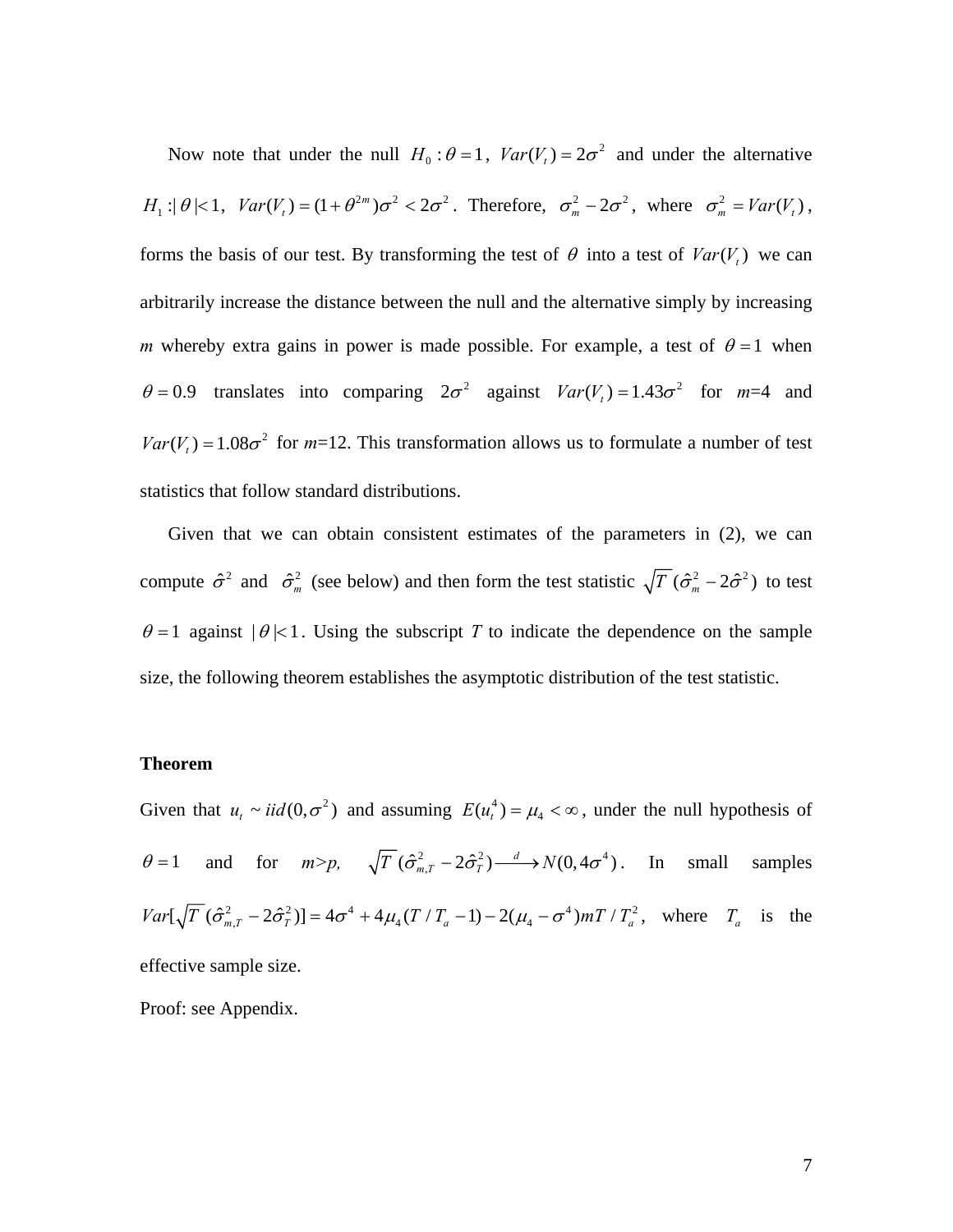<span id="page-8-0"></span>The test procedure in practice is the following. Assuming  $p+1$  pre-sample values  $y_{-p},..., y_0$  are available, estimate the ARMA(p,1)<sup>[4](#page-8-0)</sup> for  $\Delta y_t$  in (2) by ML and obtain  $\hat{\theta}$ 

and  $\hat{\sigma}^2 = \sum \hat{u}_t^2 / (T - p - 2)$  (these are provided by standard computer software 1  $\hat{\tau}^2 = \sum \hat{u}_t^2 / (T - p - 2)$ *T t t*  $\hat{u}^2$  /(T – p  $\hat{\sigma}^2 = \sum_{t=1} \hat{u}_t^2 / (T - p -$ 

procedures). Then obtain 
$$
\hat{V}_t = \hat{u}_t - \hat{\theta}^m \hat{u}_{t-m}
$$
 and  $\hat{\sigma}_m^2 = \sum_{t=m+1}^T (\hat{V}_t - \overline{\hat{V}})^2 / (T_a - 1)$ , where  $\overline{\hat{V}}$  is

the sample mean of  $\hat{V}$  series,  $T_a = T - m$ , and compute the *z* score. If  $u_t$  is assumed to be Normal then  $z = \sqrt{T}(\hat{\sigma}_m^2 - 2\hat{\sigma}^2)/[2\hat{\sigma}^2(1 + 3(T/T_a - 1) - mT/T_a^2)^{1/2}]$  and reject the null hypothesis  $\theta = 1$  if  $z \leq c$  where c is a left-hand critical value from the standard normal distribution. We term this  $z(MA)$  test to differentiate it from a  $z(AR)$  test that can be obtained by extending our test procedure to the AR unit root case.<sup>[5](#page-8-0)</sup>

In estimating  $\theta$  there are two problems that we have to guard against. One is the well known pile-up problem of the ML estimator at the invertibility boundary (see Breidt et al., 2006, for references). The pile-up problem is an issue that is being addressed by a number of researchers. In particular Davis and Dunmuir (1996) have explored the possibility of using a Laplace likelihood with a local maximizer to estimate an MA(1) model with a unit root or a near unit root. It is very likely that an estimator of  $\theta$  that will overcome the pile-up problem will emerge in due course. From a practical point of view, the pile-up problem of the Gaussian likelihood may not be a serious problem. Although

 4 Model selection criteria and the usual diagnostics may be used for determining the structure of the model (see the empirical exercise in Section 5).<br><sup>5</sup> We extended the test procedure to the AR unit root case, which provides a generalization to the variance-

ratio test developed by Lo and MacKinlay (1988, 1989). Although the extension works very well (better power) in the  $AR(1)$  case, we still need further work on the  $AR(p)$  case.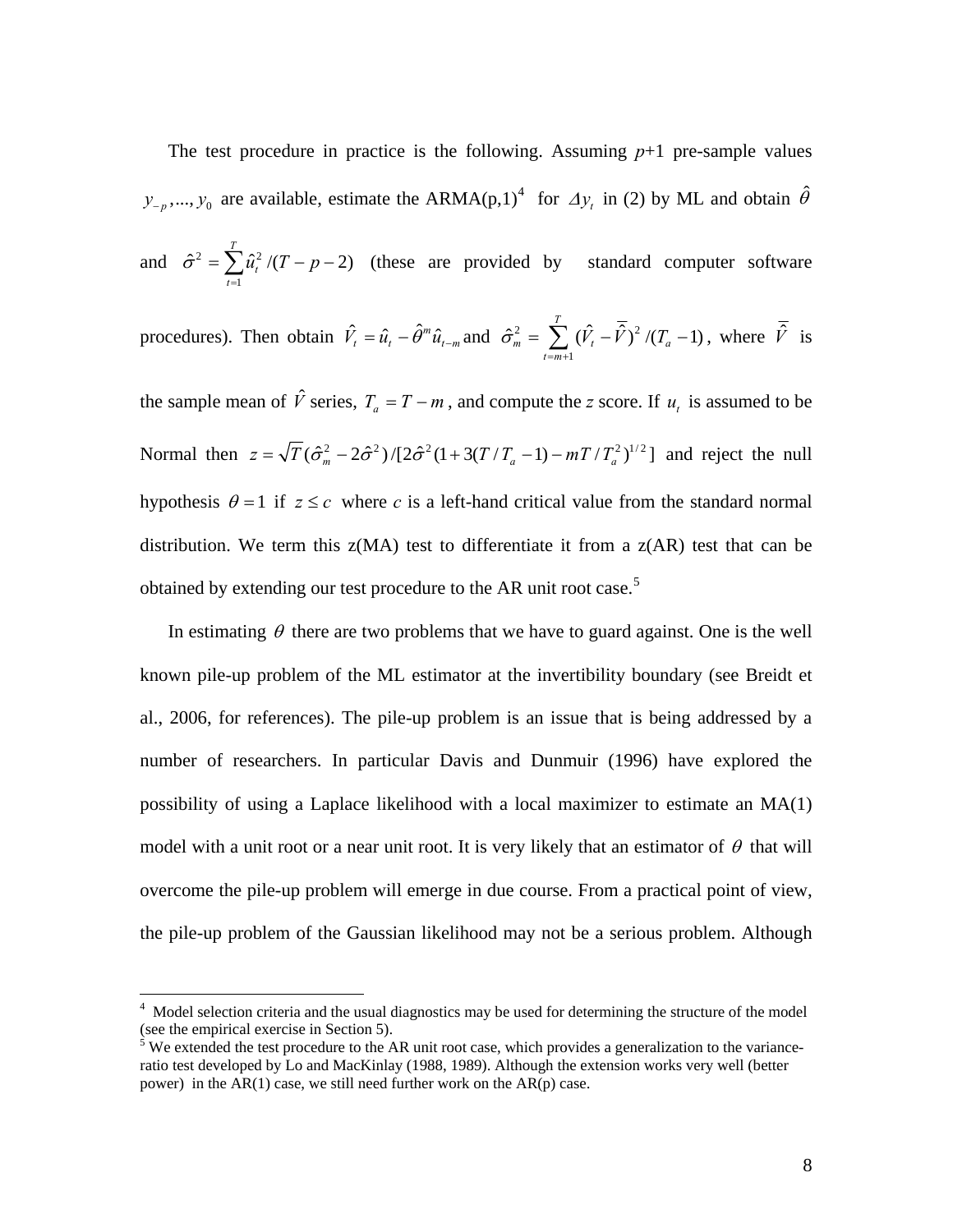<span id="page-9-0"></span>over-differenced stationary series produce  $\theta = 1$ , AR unit-root series are likely to produce a  $\theta$  well away from unity. Many empirical estimates of  $\theta$  from non-stationary series hardly exceed 0.9 and do not exhibit the presence of the pile-up problem. As we shall see, our test offers sufficient power against the alternative of  $\theta = 0.9$  in moderate-sized samples.

 The other difficulty is the near common factor problem. Although the ML estimator of  $\theta$  under the null is T-consistent (see Davis and Dunmuir, 1996, and reference therein), an AR factor with a root close to unity may render a highly unreliable estimate of  $\theta$  in certain samples. The near common factor problem can easily be spotted by fitting an AR(p) model to  $y_t$  and ARMA(p,1) to  $\Delta y_t$  (see the application in Section 4). If  $y_t$  is stationary with an AR root near unity and if it is not well estimated in the ARMA model then it is important to re-estimate the model using different starting values for  $\theta$ , including  $\theta = 1.^6$  $\theta = 1.^6$ 

### **3.2 Monte Carlo Results**

<u>.</u>

 In this section we present the results of a Monte Carlo experiment to highlight the size and power properties of the test under near unit root alternatives. Since our primary interest is in cointegrating relationships we use the following model for the simulation exercise.

$$
y_t = \delta_0 + \delta_1 x_t + z_t
$$
  
\n
$$
x_t = x_{t-1} + \varepsilon_t.
$$
\n(5)

<sup>&</sup>lt;sup>6</sup> It is instructive to use a dedicated ARIMA software procedure for estimation. We used SAS PROC ARIMA in our exercise by removing the default boundary constraint.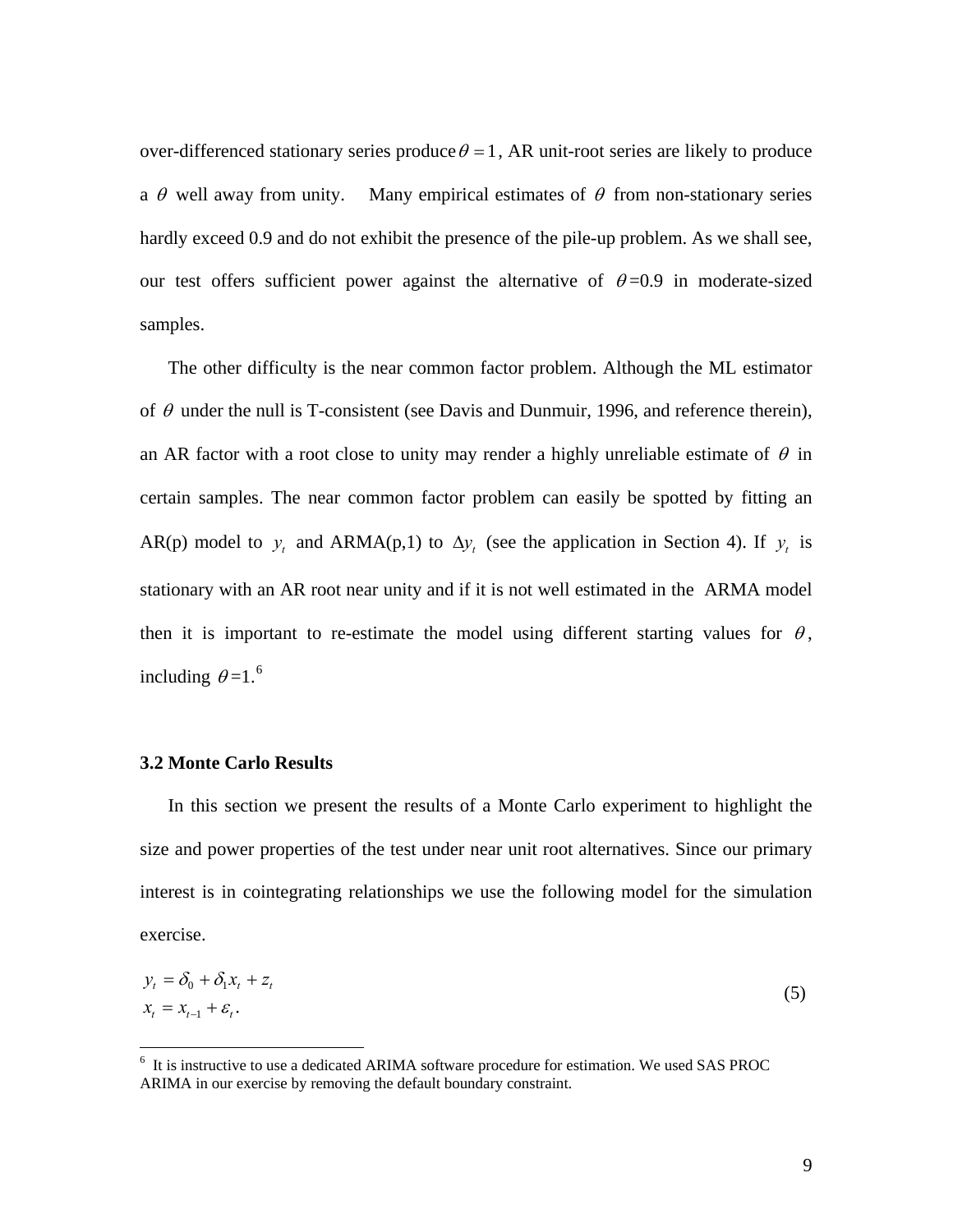$$
(1 - \phi_1 L)\Delta z_t = \beta + (1 - \theta L)u_t
$$
\n<sup>(6)</sup>

where  $u_t$  and  $\varepsilon_t$  are generated from independent  $N(0,1)$  distributions. If  $\delta_1$  is known then (6) represents the case of testing for the stationarity of a known long run relationship. If  $\delta_0$  and  $\delta_1$  are estimated then (6) represents the case of testing for the stationarity of regression residuals. The size of the test is obtained when  $\theta = 1$ . For this we set  $\phi_1 = 0.5, 0.9, 0.95$ . For power, we use  $\theta = 0.8, 0.9$  with  $\phi_1 = 0.5$ . In the case of known  $z_i$   $\beta = 1$  and when  $z_i$  is estimated residuals  $\beta = 0$  and  $\delta_0 = \delta_1 = 1$ . We obtained the simulation results for *m*=2,4,6,8,10,12 and the size and power of the test are reported in Tables 1 and 2 respectively. We exclude the results for m=10,12 from the tables because they do not add much new information. Moreover, when  $\theta = 1$  and  $\phi_1$ large, convergence problems occur in some replications in small samples, so we obtained only the large sample results for these cases in Table 1. For the sample sizes considered here we noticed that the results do not change much whether we use the small sample variance or the asymptotic variance given in the theorem; so we use the asymptotic variance to obtain the results in these tables.

We observe that as *m* increases the size tends to increase especially when regression residuals are involved. Since the test relies on the consistency of  $\hat{\theta}$ , the small-sample bias of the estimator tends to distort the distribution of the test statistic as *m* increases. Table 2 shows that the power of the test is quite impressive. However, the gain in power when *m* increases beyond 4 is rather small. Therefore, based on both size and power properties an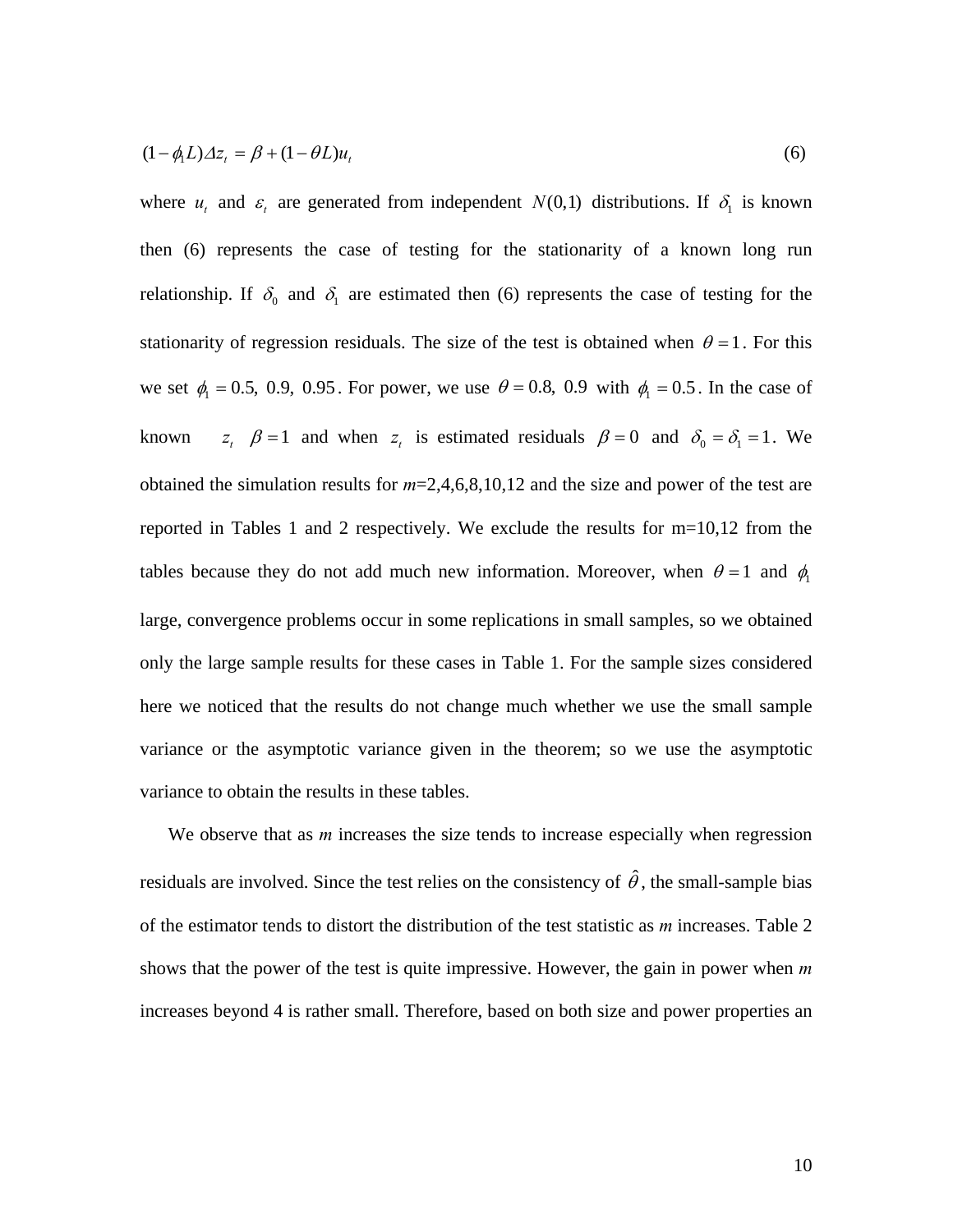*m=*4 seems to be an optimal choice. We also examined the results by over-fitting the AR order upto  $p=3$ ; the results remain very much unaffected by this over-fitting.

 These results may be compared with those in Table A.1. In particular, it is worth making a comparison with the variance-difference (VD) test that Breitung (1994) developed. This asymptotically normal VD test, derived based on the assumption of an MA(q) process, produces desirable small-sample size and power properties for finite order MA processes. However, when the process involved was an  $ARMA(1,1)$  that needed to be approximated by a finite order MA process, Breitung observed substantial size distortions. For example, when  $\phi_1 = 0.9$  ( $\theta = 1$ ), T=100,  $\alpha = 5\%$ , Breitung reported empirical size of 0.907 for MA(4) approximation and 0.215 for MA(12) approximation. This problem does not arise in our test as we can see in Table 1. The table also shows that near AR unit root cases which manifest with low power in AR unit root tests come under the control of type I error in this MA unit root test.

=================

Insert Table 1, Table 2

———*———————————* 

#### **4. Some Empirical Results**

 As empirical illustrations, we present two sets of results. The first is a representative group of variables from Abeysinghe and Choy (2007) who present a 62-equation macroeconometric model (ESU01 model) of the Singapore economy and the second is a test of stationarity of the average propensity to consume (APC) in OECD countries.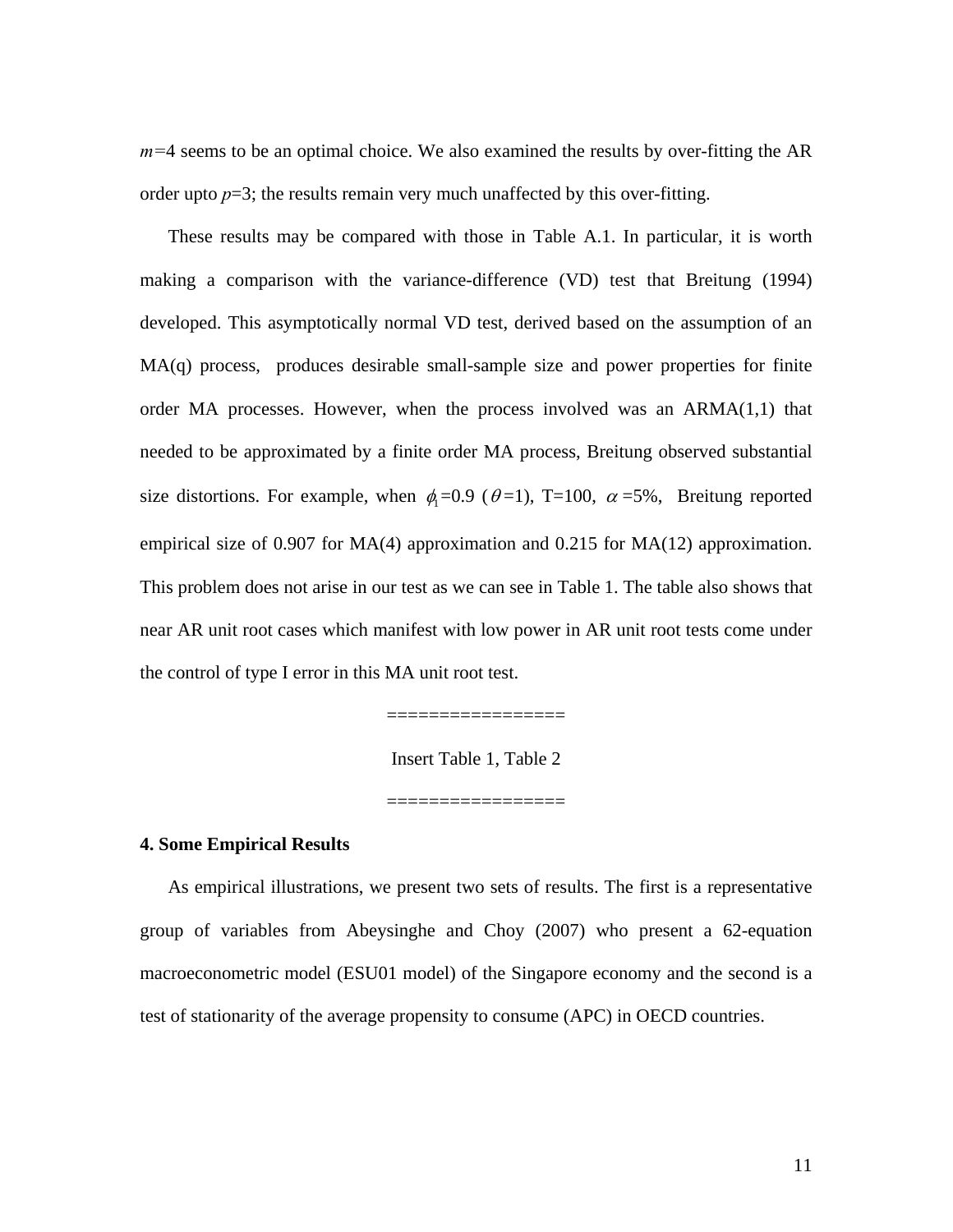<span id="page-12-0"></span> Abeysinghe and Choy (2007) estimated all the key behavioral equations in their model individually in the form of error correction models by crafting out the underlying long-run (cointegrating) relationships, paying careful attention to specific features of the Singapore economy, economic theory, and parameter stability. Table 3 presents test results for two groups of cointegrating relationships: (i) cointegrating regression residuals<sup>[7](#page-12-0)</sup> and (ii) relations with known coefficients. In the latter group, the oil price equations were designed to check the extent of exchange rate pass-through.<sup>[8](#page-12-0)</sup> Relative unit business cost (RUBC) and the real exchange rate (RER) are both measures of competitiveness. Although the RER presented in the table is not a variable in the ESU01 model, we use it here for further illustration of the performance of the test.

#### Insert Table 3

=============

=============

 In Table 3, all series except for RER clearly qualify as AR(1) processes and it is worth noting that the estimates of  $\rho$  from AR model and ARMA(1,1) model for the first differences are very close. Therefore, first estimating an AR(p) model provides a good check against the  $ARMA(p,1)$  estimation for the MA unit root test. It is also useful to note that when over-differencing is not involved as in the RER case (also those in Table 4

<u>.</u>

 $7$  Readers interested in the regression equations and data are referred to Abeysinghe and Choy (2007).

<sup>&</sup>lt;sup>8</sup> As the third largest oil refining center and trading hub in the world Singapore may have some price setting power on its oil market in which case the stationarity of the long-run relationship with unity restriction has to be rejected. Note that short-run pass through is well below unity.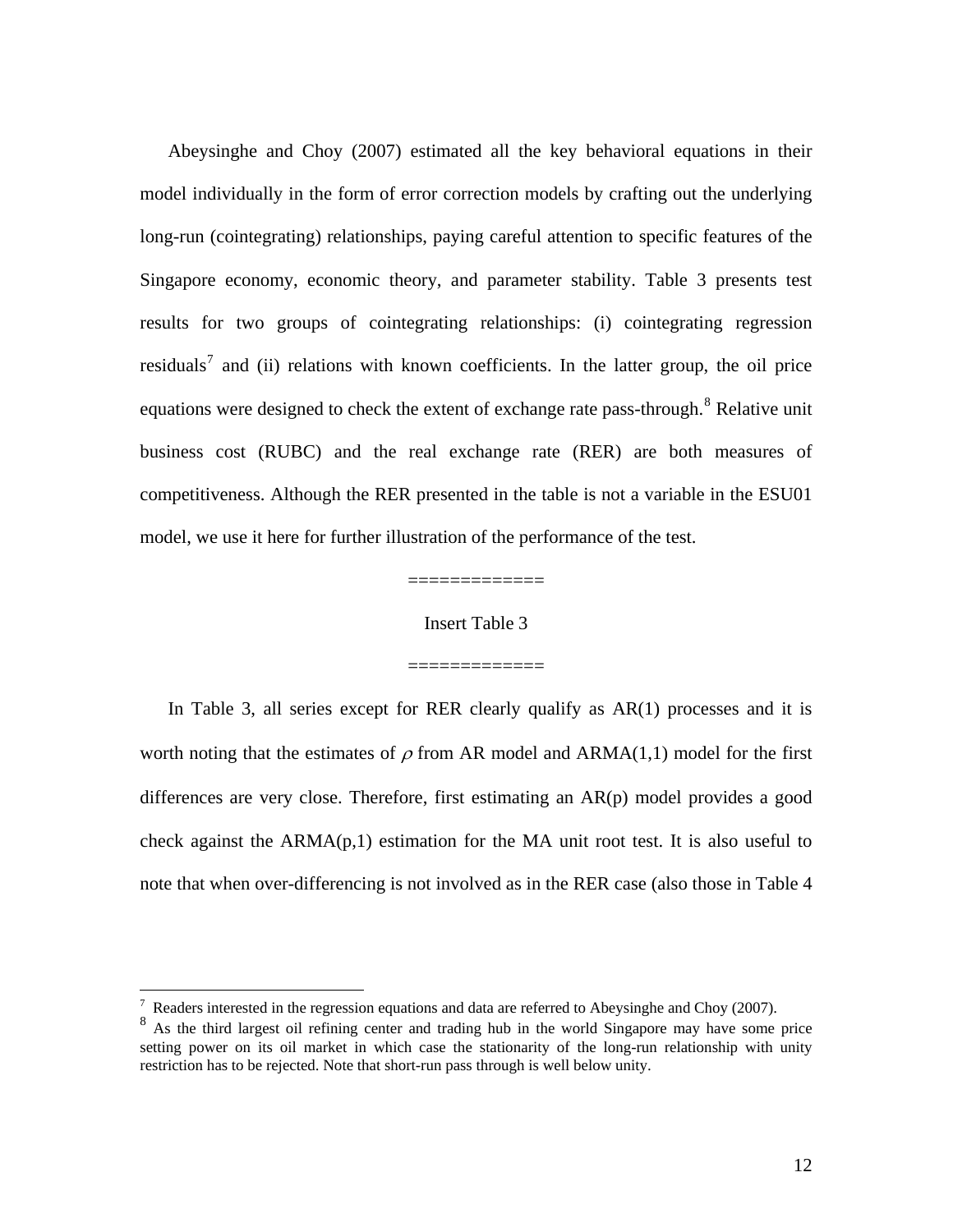<span id="page-13-0"></span>below) the MA root is likely to be a distance away from unity in many practical cases and as a result our test carries a lot of power against such alternatives.

 The test results in Table 3 show that if we were to use the ADF test to test for cointegration only three equations (consumption, exports and oil export price) qualify as cointegrating relationships (the null of AR unit root is rejected). Our z(MA) test, on the other hand, does not reject the null of stationarity (and cointegration) in all the cases except the last one. The RER series with  $\hat{\rho}$  =0.98 clearly comes out as a non-stationary process. Since Abeysinghe and Choy (2007) have already studied these cointegrating relationships in detail, and the fact that the z(MA) test results concur with their findings represents a strong case in favor of the new test.

 As a further illustration of the test, Table 4 presents the test results from three popular tests and the  $z(MA)$  test on APC for 21 OECD countries.<sup>[9](#page-13-0)</sup> Because of the non-availability of sufficiently long data series on non-durable consumption and disposable income we measure APC by the ratio of total consumption expenditure to GDP. Although the APC is expected to be stationary for developed economies on the grounds that long-run departures of consumption expenditure from income is less likely, some countries show local trends in their APCs over the sample period. This is reflected in large values of  $\hat{\rho}$ (the sum of AR coefficients) in Table 4. This is where many tests may misconstrue the APC to be an I(1) process.

-

<sup>&</sup>lt;sup>9</sup> Data for this exercise are from the IFS database except for France. IFS data for France show some irregularities; therefore, France data were taken from the OECD database which covers a shorter time span than the IFS database.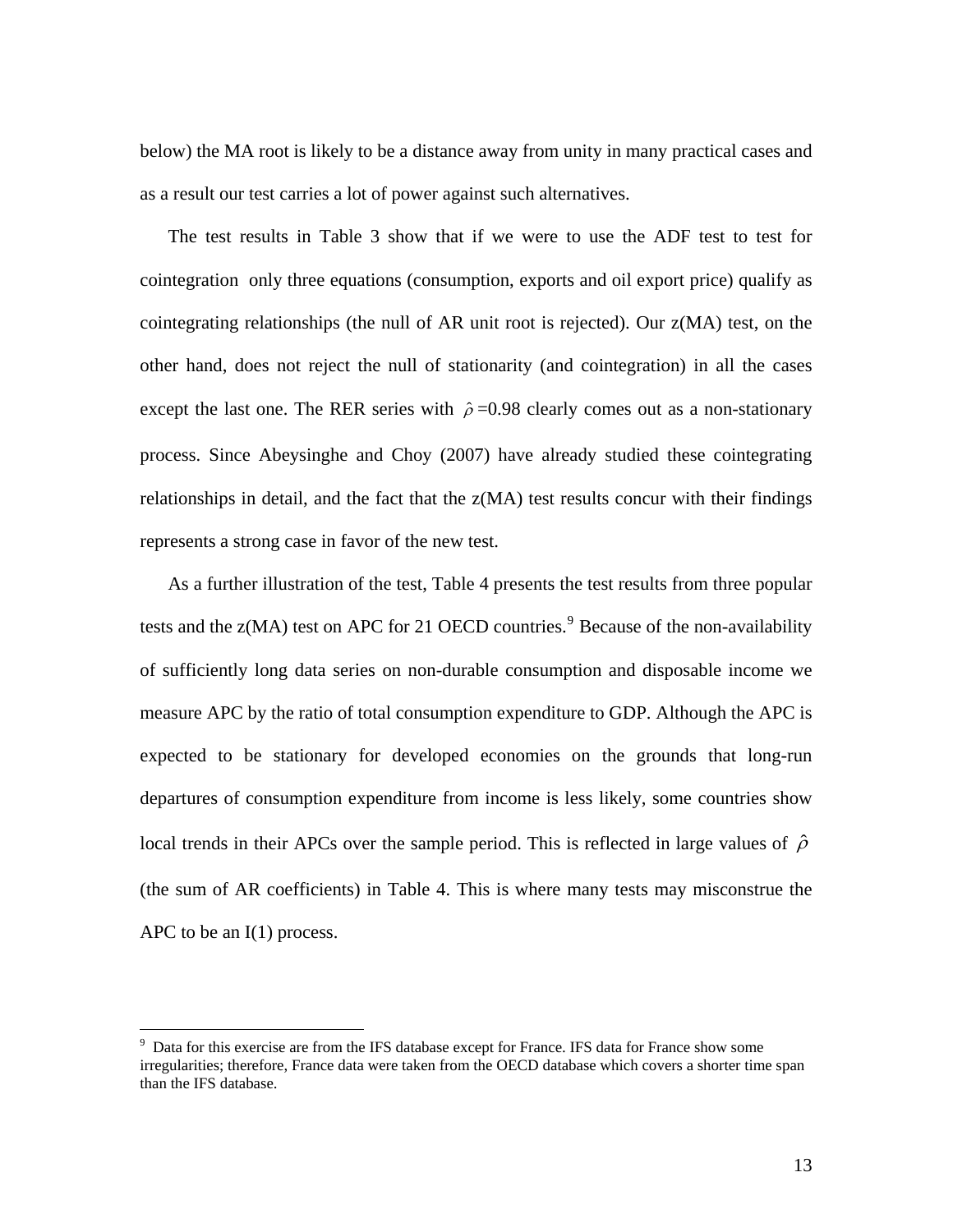As in Table 3, we notice in Table 4 the close correspondence between  $AR(p)$ coefficients and ARMA(p,1) coefficients in identifiable stationary cases. It is also worth noting that in stationary cases  $\hat{\theta}$  turns out to be almost unity. This means that the size distortion we noticed in the Monte Carlo experiment resulting from under estimation of  $\theta$ may not be a serious problem in practice.

 Again the ADF test turns out to be the least powerful against near unit root alternatives, as it renders an I(1) verdict for 18 of the 21 APC series. The KPSS test and the Johansen test fair better, recognizing eight cases as cointegrating relationships. Unfortunately the eight cases do not necessarily overlap. Our z(MA) test, on the other hand, takes 15 of the APC series to be stationary. It rejected stationarity only when  $\hat{\rho} \ge 0.97$  and when the local trend dominated the series; see the cases of Canada and Korea for a comparison, both with  $\hat{\rho}$  =0.97, while one is assessed to be I(0), the other I(1). Like many fast growing developing economies Korea experienced a falling APC till the mid 1980s before stabilizing to fluctuate around a constant mean. Rejecting the null of stationarity of APC is, therefore, an indication of the interplay of other variables that need to be considered instead of taking APC to be an I(1) process.

Insert Table 4

**===============** 

==================

**5. Conclusion**

 This exercise addresses three important issues. First, it highlights the importance of formulating tests based on the null of stationarity. Unfortunately the profession has not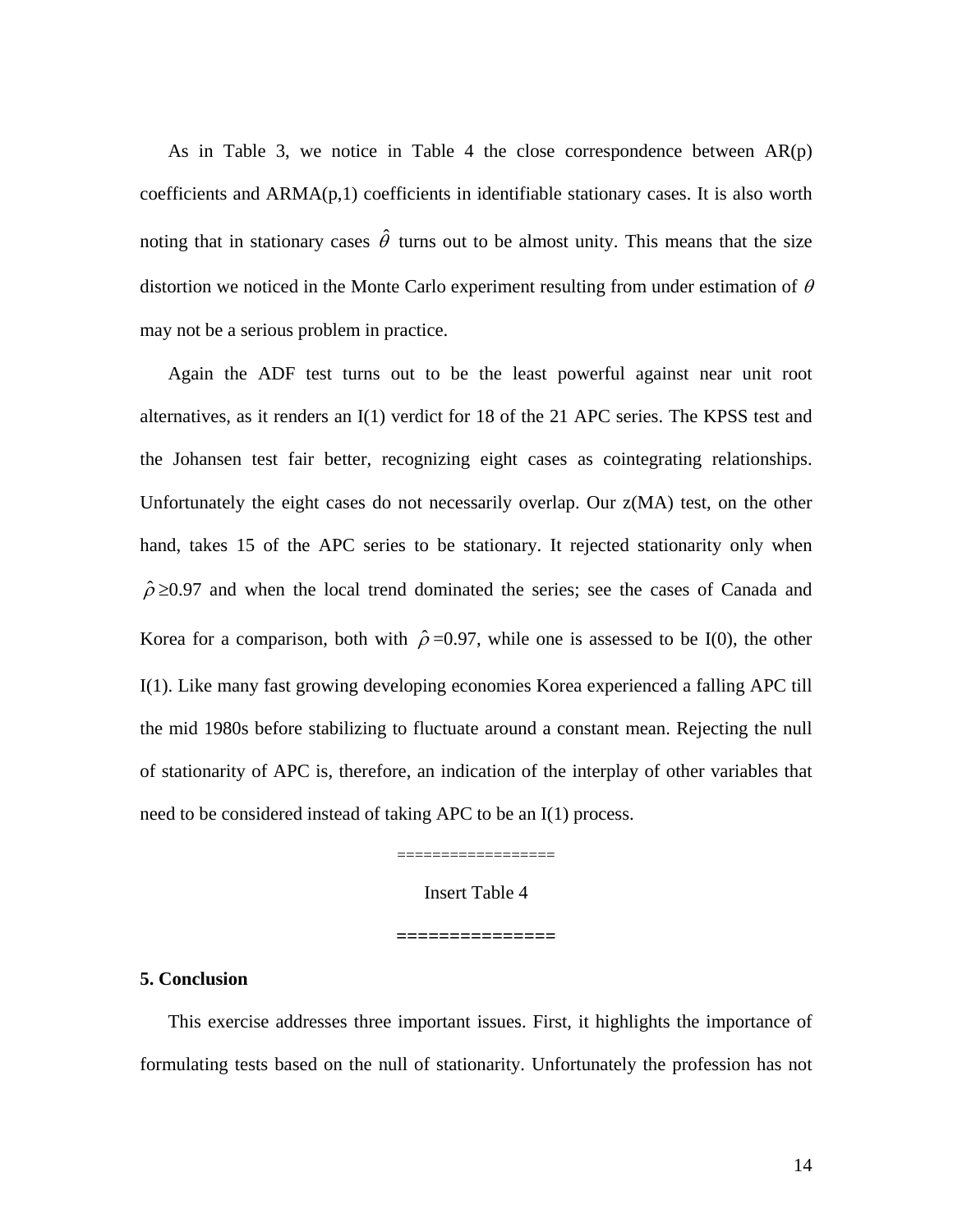paid enough attention to this. What is of general importance is whether a regression relationship produces stationary residuals regardless of the nature of non-stationarities of the individual series. Moreover, an AR unit root in an individual series is hard to pin down because an apparent unit root could be a manifestation of some other forms of nonstationarity. We present an MA unit root test based on the null of stationarity. Unlike the AR unit root which is a behavioral outcome, the MA unit root is created by overdifferencing and therefore easier to pin down.

 Although testing for an MA unit root is not new to the literature the existing tests require non-standard distributions. The second important aspect of the exercise is that the proposed test brings us back to the normal distribution and makes specifications searches easier. The third aspect of the exercise is that the test procedure entails a mechanism to increase power without necessarily having to increase the sample size. This addresses the problem of low power at near null alternatives of many unit root tests that are currently available.

 An important objection one could raise against our test is the difficulty of estimating an MA root on or near the unit circle. Some researchers are actively working on this problem and a better estimation method is likely to emerge in due course. Nevertheless, as our empirical exercise highlights, the estimation problem may not be that serious in cases encountered in practice. An alternative would be to devise a method that avoids estimating *θ.* We tried to obtain the transformed residuals in (4) through a couple of methods that utilized only the AR parameter estimates, but they did not improve power much despite producing impressive size properties.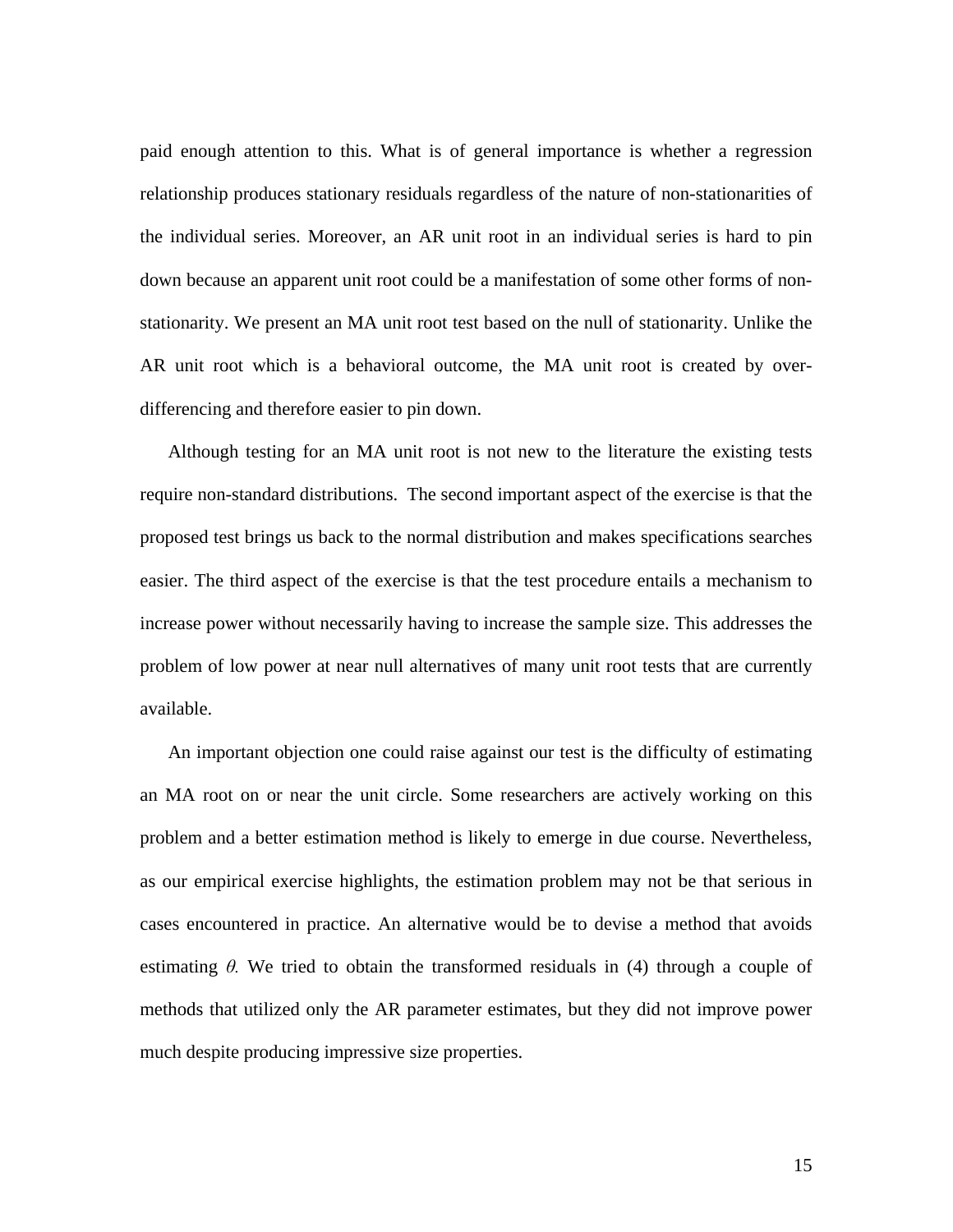### **Appendix**

#### **Proof of the Theorem**

Here we derive the distribution of  $\sqrt{T}(\hat{\sigma}_{m,T}^2 - 2\hat{\sigma}_T^2)$  under the null hypothesis  $\theta = 1$ . The ML estimates of the parameters are obtained by running the model in (2). Using the results below it can easily be verified that  $\sqrt{T}(\hat{\sigma}_{m,T}^2 - 2\hat{\sigma}_T^2) \longrightarrow 0$ . To derive the variance, this can be expressed as

$$
E[\sqrt{T}(\hat{\sigma}_{m,T}^2 - 2\hat{\sigma}_T^2)]^2 = T E[(\hat{\sigma}_{m,T}^2 - 2\sigma^2) - 2(\hat{\sigma}_T^2 - \sigma^2)]^2.
$$
 (A1)

It is well established that  $\hat{\sigma}_T^2 = (1/T) \hat{\mathbf{u}}_T' \hat{\mathbf{u}}_T \stackrel{p}{\longrightarrow} (1/T) \mathbf{u}_T' \mathbf{u}_T \stackrel{p}{\longrightarrow} \sigma^2$  and  $\overline{T}(\hat{\sigma}_T^2 - \sigma^2) \stackrel{d}{\longrightarrow} N(0, (\mu_4 - \sigma^4))$ . (See, for example, Hamilton, 1994, p. 212.)

For  $\hat{\sigma}_{m,T}^2$ , with reference to model (2) define  $\beta = (\beta, \phi_1, ..., \phi_p)'$ , the  $T \times (1 + p)$ matrix *X* with the *t*-th row given by  $(1, \Delta y_{t-1}, ..., \Delta y_{t-p})$ ,  $\mathbf{u} = (u_1, u_2, ..., u_T)'$ ,  $u_{-1} = (u_0, u_1, ..., u_{T-1})'$ ,  $u_{-m} = (u_m, u_{m+1}, ..., u_T)'$ , and the  $(T-m+1) \times T$  aggregation matrix *A*:

1 2 1 2 1 2 1 2 . 1 0 00.. 0 0 0 0 0 0 . 1 00.. 0 0 0 0 0 0 . 10.. 0 0 0 0 0 . . . . . . . . .. . . . . . 0 0 0 0 0 0 00.. . 1 *m m m m* θ θθ θ θθ θ θθ θ θθ − − − − ⎛ ⎞ ⎜ ⎟ = ⎝ ⎠ *A* 0 (A2)

Model (2) now can be written in vector-matrix notation as  $y = X\beta + u - \theta u_{-1}$ . Premultiplying this by  $\vec{A}$  and using the subscript  $\vec{a}$  to indicate aggregation, we obtain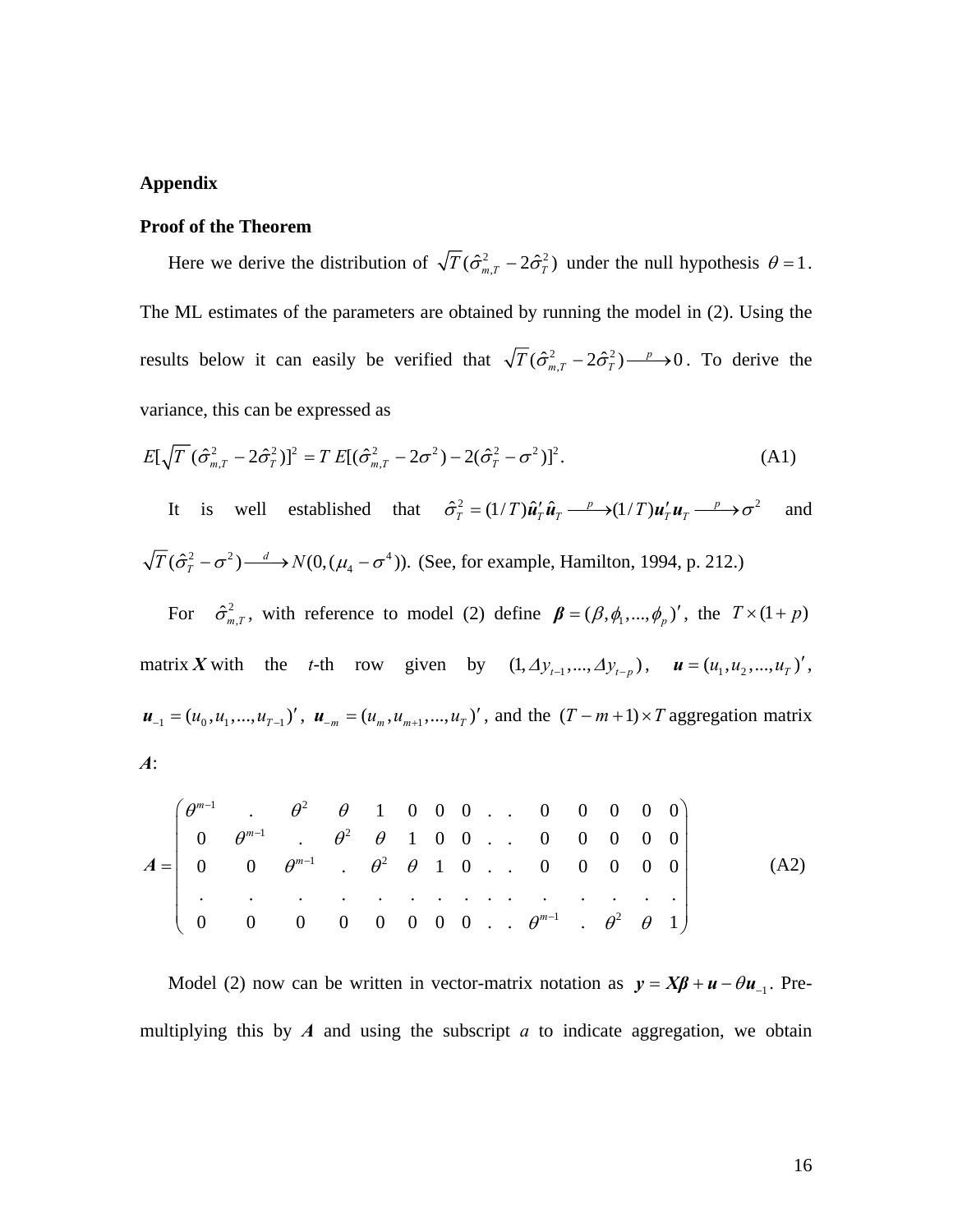$y_a = X_a \beta + \mu - \theta^m \mu_{-m}$  which can be re-arranged to give  $y_a = X_a \beta + V - (\theta^m - 1) \mu_{-m}$ where  $V = u - u_{-m}$  under the null. Now we can obtain

$$
\hat{V} = V - X_a (\hat{\boldsymbol{\beta}} - \boldsymbol{\beta}) + (\hat{\theta}^m - 1) \boldsymbol{u}_{-m}
$$
  
= 
$$
V - X_a^* (\hat{\boldsymbol{\beta}}^* - \boldsymbol{\beta}^*)
$$
 (A3)

\* where  $X_a^*$  is augmented  $X_a$  with the first element of the *t*th row given by  $u_{t-m}$  and  $(\hat{\beta}^* - \beta^*)$  is augmented  $(\hat{\beta} - \beta)$  with the first element given by  $(\hat{\beta}^m - 1)$ . Now defining the diagonal scaling matrix Y of dimension  $(2+p)\times(2+p)$  with the first diagonal element given by *T* and the rest by  $T^{1/2}$  (Sims et al., 1990; Note,  $\hat{\theta}$  is *T*-consistent) we obtain under the null:

$$
\hat{\sigma}_{m,T}^{2} = (1/T)\hat{V}_{T}^{\prime}\hat{V}_{T} = (1/T)V_{T}^{\prime}V_{T} - (2/T)(\hat{\beta}_{T}^{*} - \beta^{*})^{\prime}X_{aT}^{*^{\prime}}V_{T} \n+ (\hat{\beta}_{T}^{*} - \beta^{*})^{\prime}(X_{aT}^{*^{\prime}}X_{aT}^{*}/T)(\hat{\beta}_{T}^{*} - \beta^{*}) \n= (1/T)V_{T}^{\prime}V_{T} - 2(\hat{\beta}_{T}^{*} - \beta^{*})^{\prime}(Y_{T}/\sqrt{T})(Y_{T}^{-1}/\sqrt{T})X_{aT}^{*^{\prime}}V_{T} \n+ (\hat{\beta}_{T}^{*} - \beta^{*})^{\prime}(Y_{T}/\sqrt{T})(Y_{T}^{-1}X_{aT}^{*^{\prime}}X_{aT}^{*}Y_{T}^{-1})(Y_{T}/\sqrt{T})(\hat{\beta}_{T}^{*} - \beta^{*}) \n- \frac{p}{2}\partial\sigma^{2}.
$$
\n(A4)

This result holds because  $(\frac{\gamma}{T}) (\hat{\beta}_T^* - \beta^*) \longrightarrow 0$  while the rest converge to bounded quantities.

Now we have to consider the distribution of  $\sqrt{T} (\hat{\sigma}_{m,T}^2 - 2\sigma^2)$ . Multiplying (A4) through by  $\sqrt{T}$  shows that the last term of (A4) converges in probability zero and in the second term,  $T(\hat{\theta}^m - 1)(T^{-3/2} \sum X_{a1t} V_t) \xrightarrow{p} 0$  and  $\sqrt{T}(\hat{\beta} - \beta)(1/T) \sum X_{a2t} V_t \xrightarrow{p} 0$ . Thus we have to consider the distribution of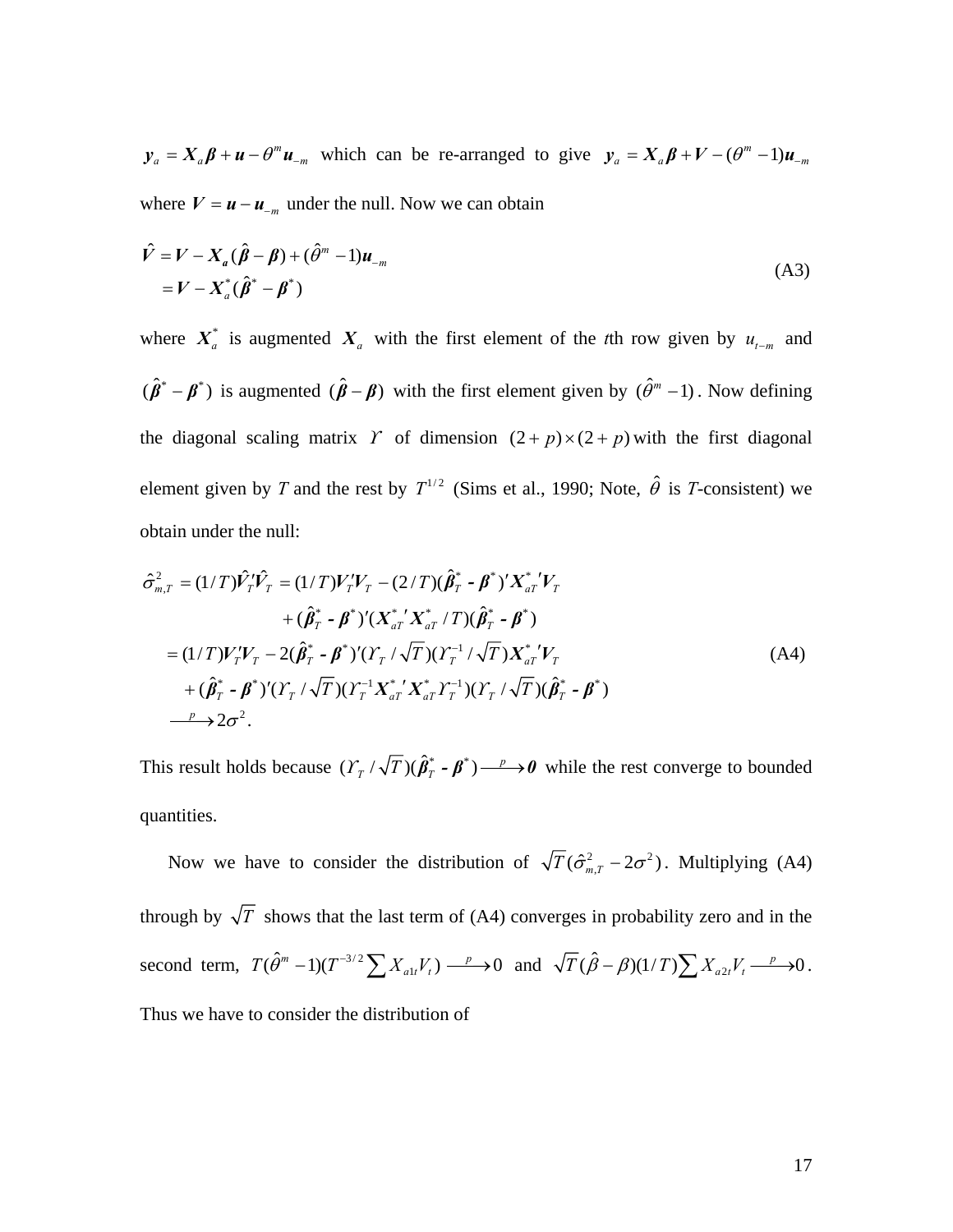$$
\sqrt{T}(\hat{\sigma}_{m,T}^2 - 2\sigma^2)
$$
\n
$$
= \sqrt{T}(V_T'V_T / T_a - 2\sigma^2) - 2\sqrt{T}(\hat{\beta}_T - \beta')'(X_{aT}'V_T / T_a)
$$
\n(A5)

where the presence of the constant term in the  $X_a$  matrix is inconsequential.

Now consider the variance of the first term on the RHS of (A5):

$$
(T/T_a^2)E[(\sum_{t=1}^T (V_t^2 - 2\sigma^2))^2
$$
  
=  $(T/T_a^2)[\sum E(V_t^2 - 2\sigma^2)^2 + 2\sum E((V_t^2 - 2\sigma^2)(V_{t-k}^2 - 2\sigma^2)]$  (A6)

where  $k = 1, 2, \dots$ 

From the first term of (A6):

$$
E(V_t^2 - 2\sigma^2)^2 = E(V_t^4 - 4\sigma^2 V_t^2 + 4\sigma^4) = E(V_t^4) - 4\sigma^4
$$

and

$$
E(V_t^4) = E[(u_t - u_{t-m})^2]^2
$$
  
=
$$
E[(u_t^2 - 2u_tu_{t-m} + u_{t-m}^2)(u_t^2 - 2u_tu_{t-m} + u_{t-m}^2)]
$$
  
=
$$
2\mu_4 + 6\sigma^4.
$$

Thus

$$
E(V_t^2 - 2\sigma^2)^2 = 2(\mu_4 + \sigma^4).
$$

From the second term of (A6):

$$
E[(V_t^2 - 2\sigma^2)(V_{t-k}^2 - 2\sigma^2)] = E(V_t^2 V_{t-k}^2) - 4\sigma^4.
$$

Now for *k=m* 

$$
E(V_t^2 V_{t-m}^2) = E[(u_t^2 - 2u_t u_{t-m} + u_{t-m}^2)(u_{t-m}^2 - 2u_{t-m}u_{t-2m} + u_{t-2m}^2)]
$$
  
=  $\mu_4 + 3\sigma^4$ .

Thus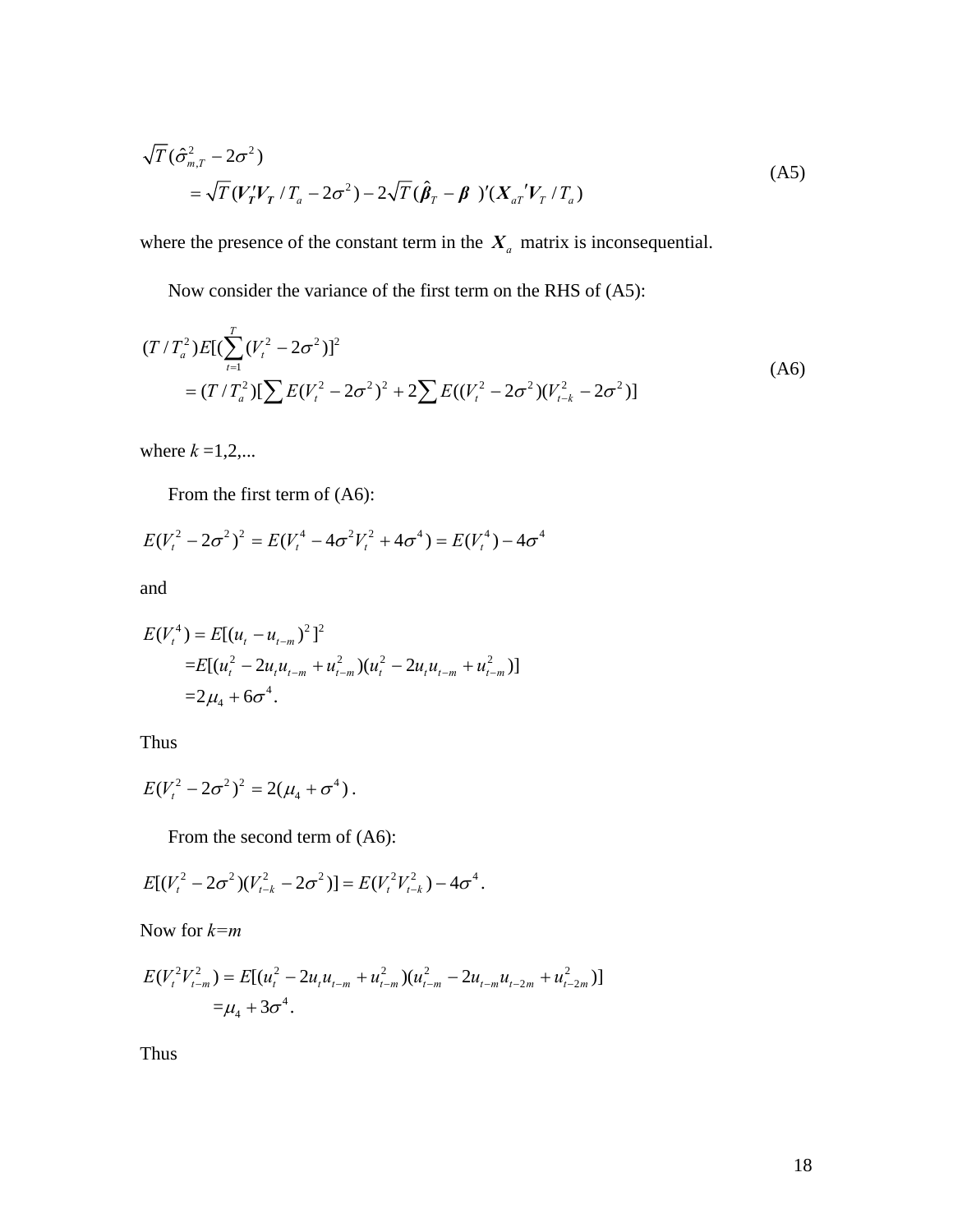$$
E[(V_t^2 - 2\sigma^2)(V_{t-k}^2 - 2\sigma^2)] = \mu_4 - \sigma^4, \text{ if } k = m
$$
  
= 0, otherwise.

Combining the two terms of (A6) we obtain:

$$
(T/T_a^2)E[(\sum_{t=1}^T (V_t^2 - 2\sigma^2)]^2
$$
  
=  $(T/T_a^2)[T_a(2\mu_4 + 2\sigma^4) + (T_a - m)(2\mu_4 - 2\sigma^4)]$   
=  $4\mu_4 T/T_a - 2(\mu_4 - \sigma^4) m T/T_a^2$  (A7)  
 $\rightarrow 4\mu_4$ .

Note that  $(V_t^2 - 2\sigma^2)$  is a stationary process and therefore by the central limit theorem  $\sqrt{T} (V_T' V_T / T_a - 2\sigma^2) \xrightarrow{d} N(0, 4\mu_4)$ .

 Now consider the second term on the RHS of (A5). To obtain its variance first note that  $\sqrt{T}(\hat{\beta} - \beta) \xrightarrow{d} N(\theta, \sigma^2(X'X/T)^{-1})$  and  $X_{aT}^{\prime\prime}V_T/T_a \xrightarrow{p} c(\sigma^2, \phi_1, ..., \phi_p, m)$  $\phi(L)^{-1} = \psi(L) = 1 + \psi_1 L + \psi_2 L^2 + \dots$  Note that the first term of  $X_{aT} V_T / T_a$  that where *c* is a  $(1+p) \times 1$  vector. This vector can be derived easily by noting that the aggregated form of model (2) under the null provides,  $\Delta_m y_t = \phi(L)^{-1} V_t = \psi(L) V_t$ , where corresponds to the constant term of the model is zero. Now consider the second term in the  $X_{aT}^{\prime\prime}V_T/T_a$  vector:

$$
(1/T_a)\sum X_{a2t}V_t = (1/T_a)\sum A_m y_{t-1}V_t = (1/T_a)\sum \psi(L)V_{t-1}V_t
$$
  
=  $(1/T_a)\sum [(1+\psi_1L+\psi_2L^2+...)(1-L^m)u_{t-1}](u_t - u_{t-m})$   
=  $-\sigma^2 \psi_{m-1}$ .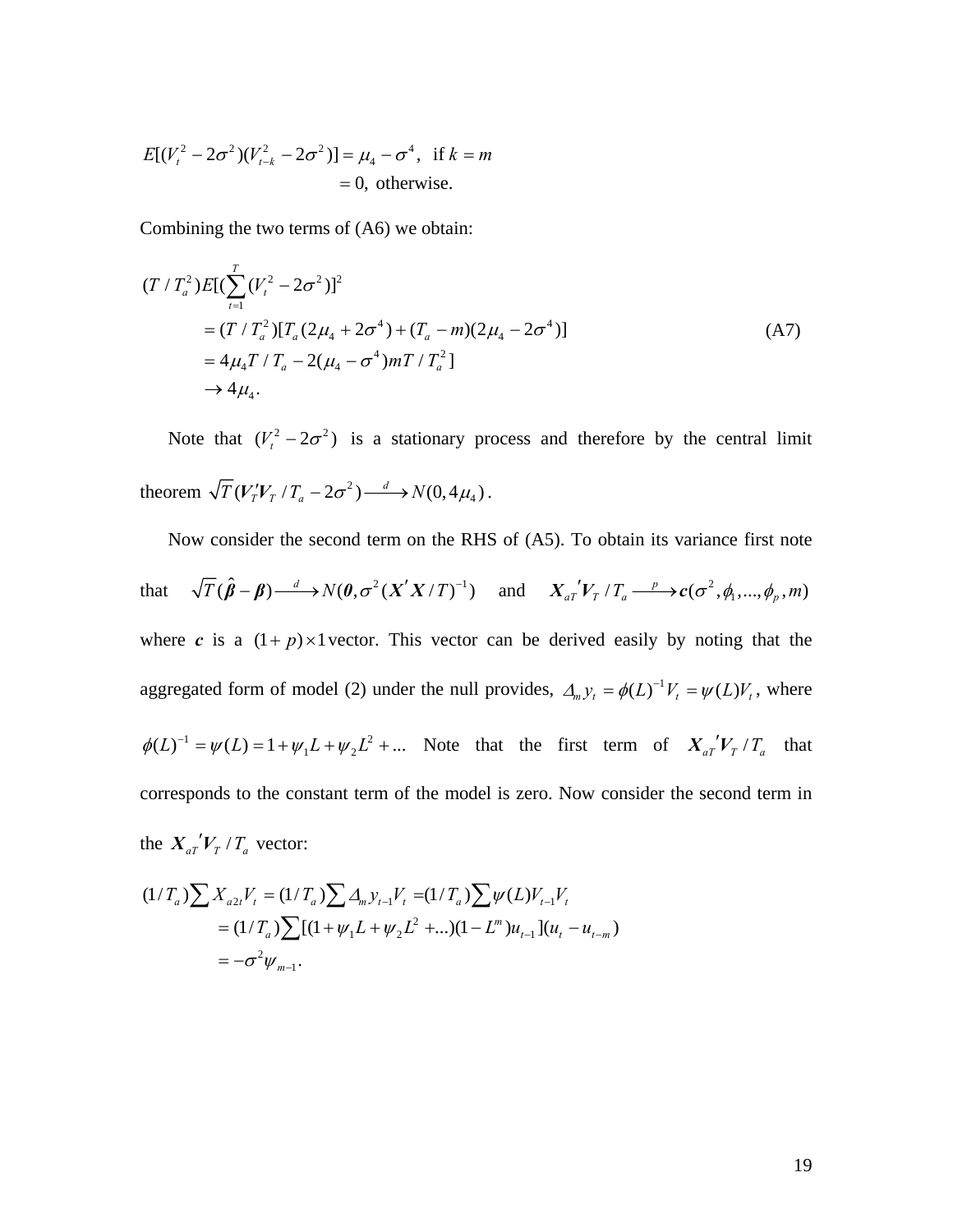Proceeding in this way, we obtain for  $p=m: c' = -\sigma^2(0, \psi_{m-1}, \psi_{m-2},...,1)$ . If  $p>m$  the *c* vector will have zero entries for the excess terms. Using these results the variance of the second term of (A5) can be written as

$$
Var[2\sqrt{T}(\hat{\boldsymbol{\beta}}_T - \boldsymbol{\beta})'(X_{aT}'V_T/T_a)] = 4\sigma^2 c'(X'X/T)^{-1}c.
$$
 (A8)

Monte Carlo simulation results show that when  $m > p$ ,  $\sigma^2 c' (X'X/T)^{-1} c$  contributes very little to the overall variance of (A5) and therefore can be dropped safely from the derivation.

Now using Hausman's approach (Hausman, 1978) the variance of  $\sqrt{T} (\hat{\sigma}_{m,T}^2 - 2 \hat{\sigma}^2)$ can be obtained as the difference of the variances of  $\sqrt{T}(\hat{\sigma}_{m,T}^2 - 2\sigma^2)$  and  $\sqrt{T}(\hat{\sigma}_T^2 - \sigma^2)$ . Thus we obtain:

$$
E[\sqrt{T}(\hat{\sigma}_{m,T}^2 - 2\hat{\sigma}_T^2)]^2 = 4\mu_4 - 4(\mu_4 - \sigma^4) = 4\sigma^4
$$
 (A9)

This is the variance of the difference of two asymptotically normally distributed variables, hence we establish that

$$
\sqrt{T} \left( \hat{\sigma}_{m,T}^2 - 2\hat{\sigma}_T^2 \right) \xrightarrow{d} N(0, 4\sigma^4) \,. \tag{A11}
$$

In small samples from (A7):

$$
Var[\sqrt{T} (\hat{\sigma}_{m,T}^{2} - 2\hat{\sigma}_{T}^{2})] =
$$
  
4\sigma^{4} + 4\mu\_{4}(T/T\_{a} - 1) - 2(\mu\_{4} - \sigma^{4})mT/T\_{a}^{2}. (A12)

QED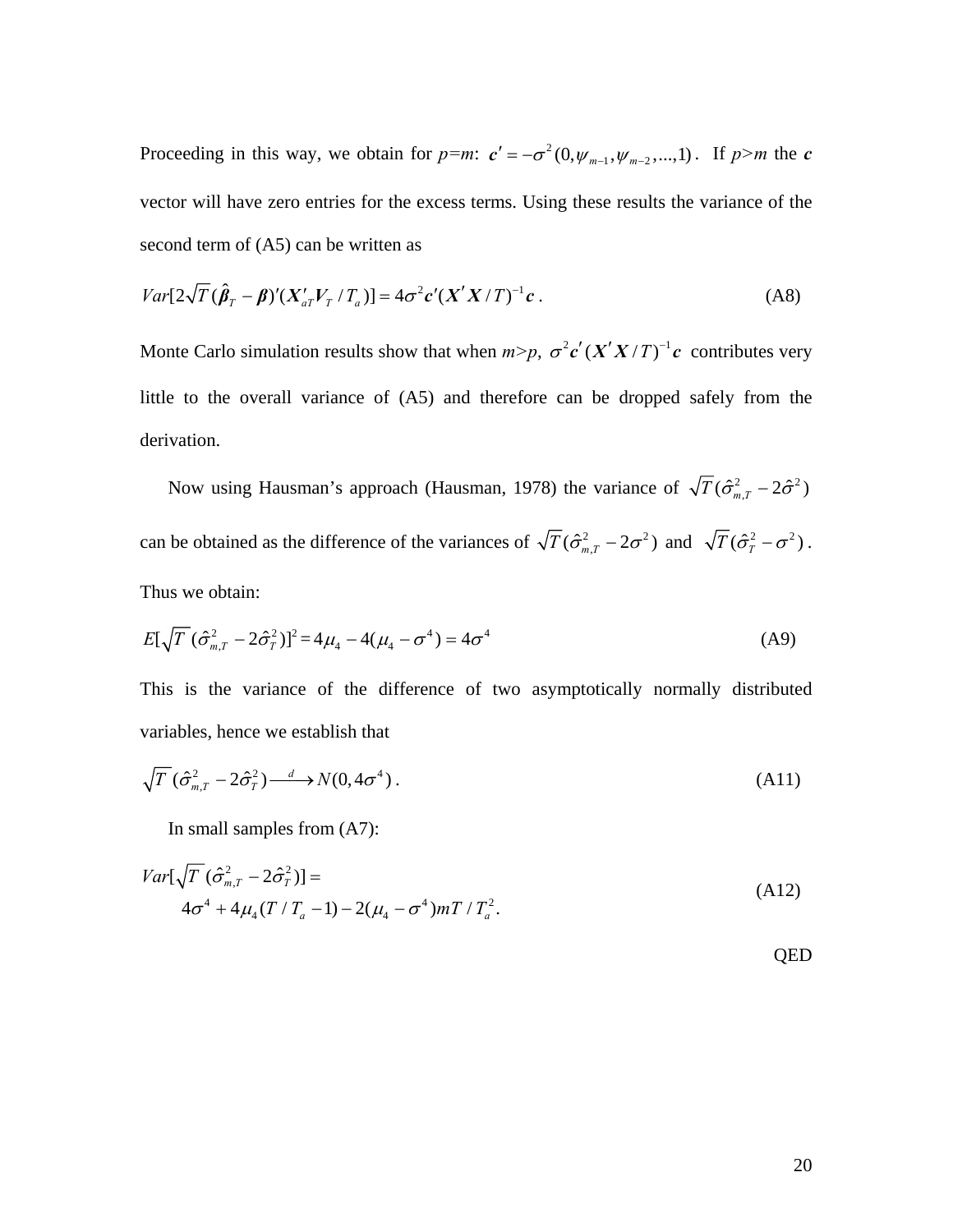#### **References**

- Abeysinghe, T. (1998), "Forecasting Singapore's quarterly GDP with monthly external trade," *International Journal of Forecasting,* 14, 505-513.
- Abeysinghe, T. (2000), "Modeling variables of different frequencies," *International Journal of Forecasting,* 16, 117-119.
- Abeysinghe, T., and Choy, K.M. (2007), *The Singapore Economy: An Econometric Perspective*, Routledge, London.
- Bhargava, A. (1986), "On the theory of testing for unit roots in observed time series," *Review of Economic Studies,* 53, 369-384.
- Blough, S.R. (1992), "The relationship between power and level for Generic Unit Root tests in finite samples," *Journal of Applied Econometrics,* 7, 295-308.
- Breidt, F.J., Davis, R.A., Nan-Jung Hsu, and Rosenblatt, M. (2006), "Pile-up probabilities for the Laplace likelihood estimator of a non-invertible first order moving average," *IMS Lecture Notes (Monograph Series)*, Institute of Mathematical Statistics.
- Breitung J. (1994), "Some simple tests of the moving-average unit root hypothesis," *Journal of time series analysis,* 15, 351-370.
- Cochran, J.H. (1991), "What s*hould* macroeconomists know about unit roots? Comments on 'Pitfalls and Opportunities: What Macroeconomists Should Know About Unit Roots" by John Campbell, *NBER Macroeconomics Annual,* 6, 201-210
- Choi, I. (1992), "Durbin-Hausman tests for a unit root," *Oxford Bulletin of Economics and Statistics,* 54, 289-304.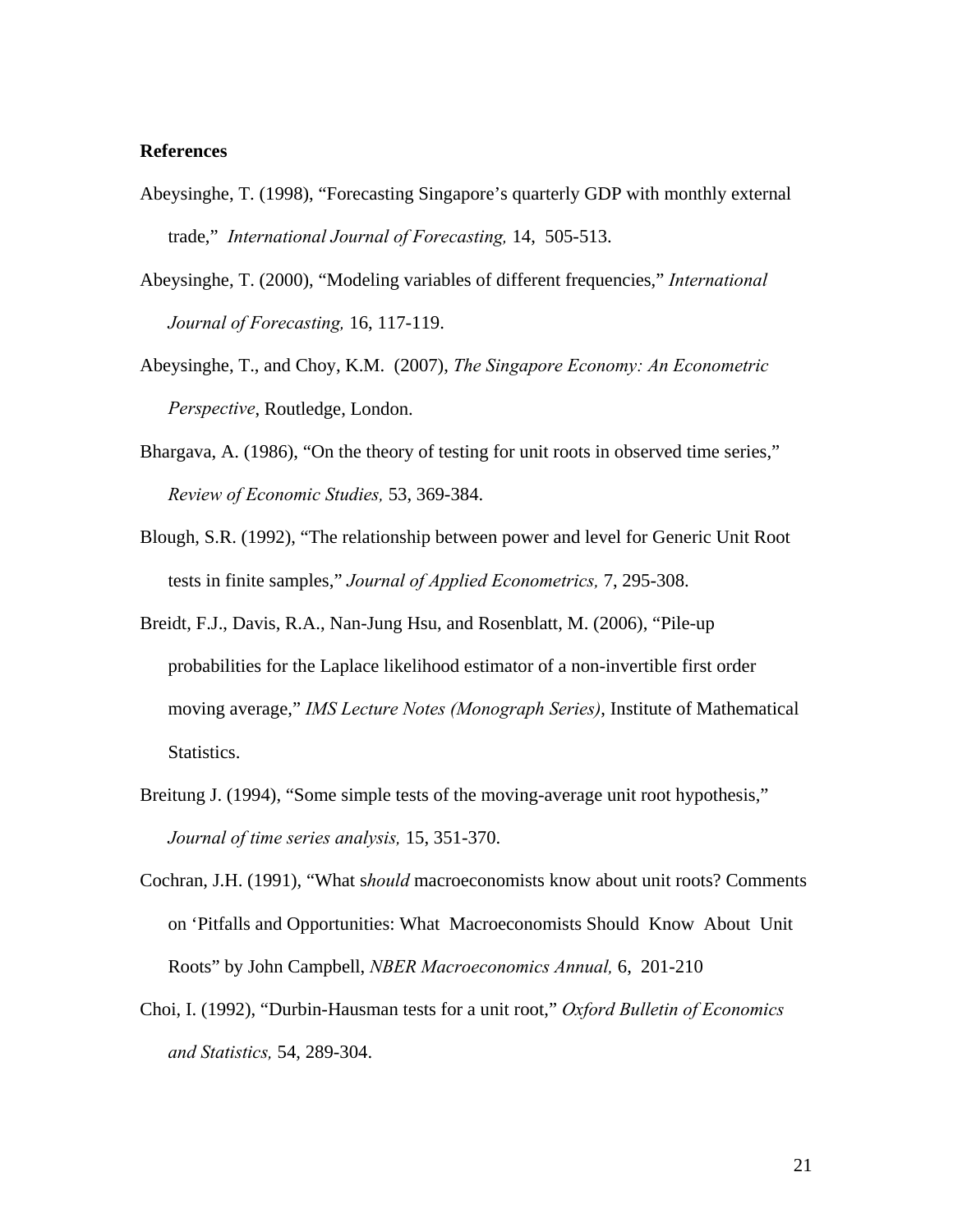- Choi I. (1994), "Residual-based tests for the null of stationary with application to US macroeconomic time series," *Econometric Theory,* 10, 720-746.
- Davis, R.A., and Dunsmuir, W.T.M. (1996), "Maximum likelihood estimation for MA(1) processes with a root on or near the unit circle," *Econometric Theory,* 12, 1-29.
- Dicky, D.A., and Fuller, W.A. (1979), "Distribution of Estimators for Autoregressive Time Series with a Unit Root," *Journal of the American Statistical Association,* 74, 427-431.
- DeJong, D.N., Nankervis, J.C., Savin, N.E., and Whiteman, C.H. (1992), "Integration versus trend stationary in time series," *Econometrica,* 60, 423-433.
- Elliott, G., Rothenberg, T.J., Stock, J.H., 1996. Efficient Tests for an Autoregressive Unit Root. *Econometrica* 64, 813-836.
- Gonzalo, J. and Lee, T. H. (1996), "Relative power of t type tests for stationary and unit root processes," *Journal of Time Series Analysis*, 17, 37-47.

Hamilton, J.D. (1994), *Time Series Analysis*, Princeton University Press.

- Harvey, A. C. (1989), *Forecasting Structural Time Series Models and the Kalman Filter,* Cambridge: Cambridge University Press.
- Hausman, J. (1978), "Specification tests in econometrics," *Econometrica*, 46, 1251-1271.
- Hwang, J. and Schmidt, P. (1996), "Alternative methods of detrending and the power of unit root tests," *Journal of Econometrics*, 71, 227-248.
- Kwiatkowski, D., Phillips, P.C.B., Schmidt, P., and Shin, Y. (1992), "Testing the null hypothesis of stationarity against the alternative of a unit root, How sure are we that economic time series have a unit root?" *Journal of Econometrics,* 54, 159-178.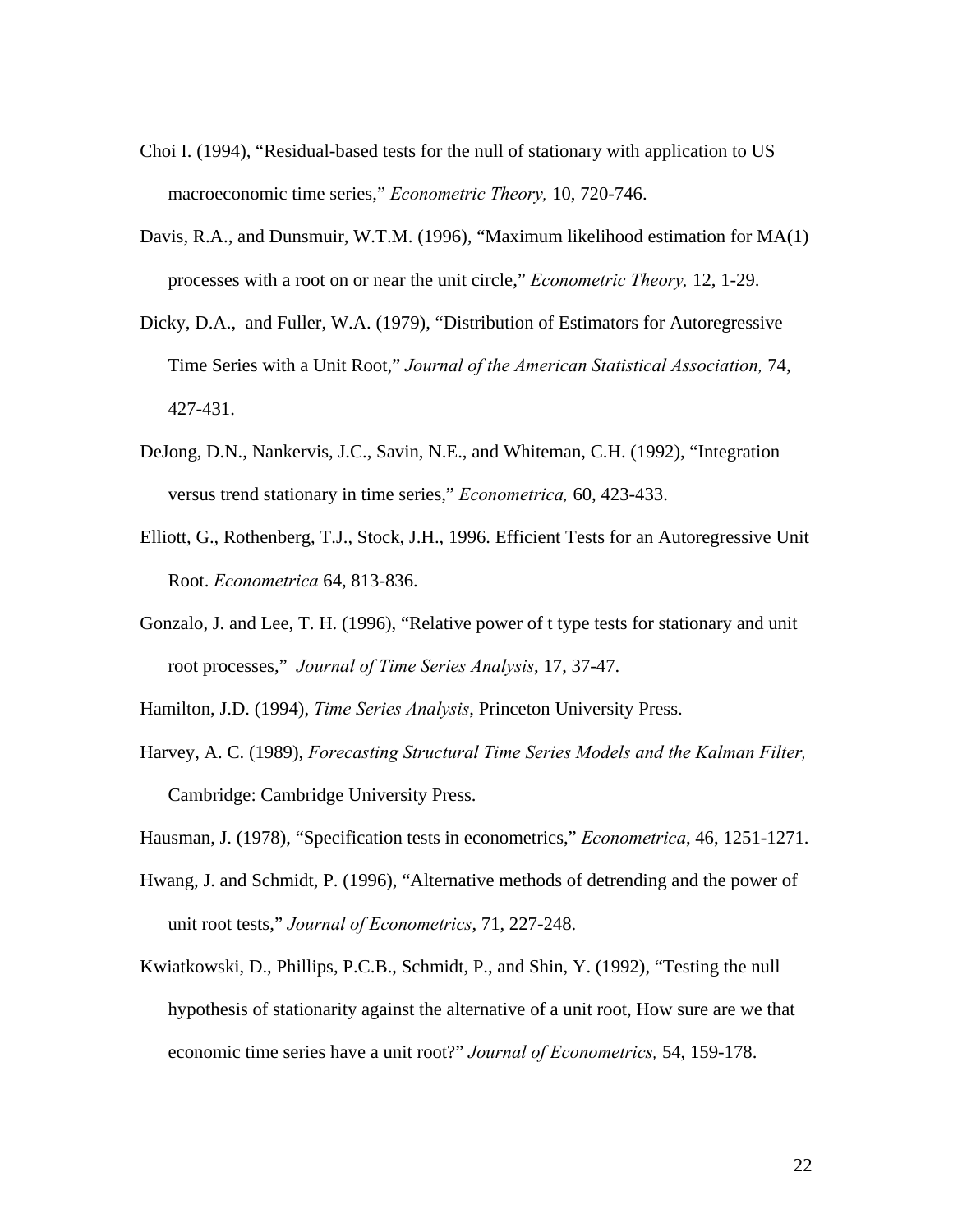- Lanne, M. and Lutkepohl, H. (2002), "Unit root tests for time series with level shifts: a comparison of different proposals," *Economics Letters*, 75,109-114.
- Lanne, M., Lutkepohl, H., and Saikonen, P. (2003). "Test procedures for unit Roots in time series with level shifts at unknown time," *Oxford Bulletin of Economics and Statistics*, 65, 91-115.
- Lee, J., and Schmidt, P. (1994), "Unit root tests based on instrumental variables estimation," *International Economic Review,* 35, 449-462.
- Leybourne S.J., and McCabe, B.P.M. (1994), "A consistent test for a unit root," *Journal of Business and Economic Statistics,* 12, 157-166.
- Leybourne, S.J. (1995), "Testing for unit roots using forward and reverse Dickey-Fuller regressions," *Oxford Bulletin of Economics and Statistics,* 57, 559-571.
- Lo A.W., MacKinlay, A.C. (1988), "Stock prices do not follow random walks: Evidence from a simple specification test," *The Review of Financial Studies,* 1, 41-66.
- Lo A.W., MacKinlay, A.C. (1989), "The size and power of the variance ratio test in finite samples," *Journal of Econometrics* 40, 203-238.
- Maddala G.S., and Kim, I. (1998), *Unit roots, cointegration and structural change,* Cambridge: Cambridge University Press.
- Pantula S.G., and Hall, A. (1991), "Testing for unit roots in autoregressive moving average models," *Journal of Econometrics,* 48, 325-353.
- Pantula, S.G., Gonzalez-Farias, G., and Fuller, W.A. (1994), "A comparison of unit-root test criteria," *Journal of Business and Economic Statistics,* 12, 449-459.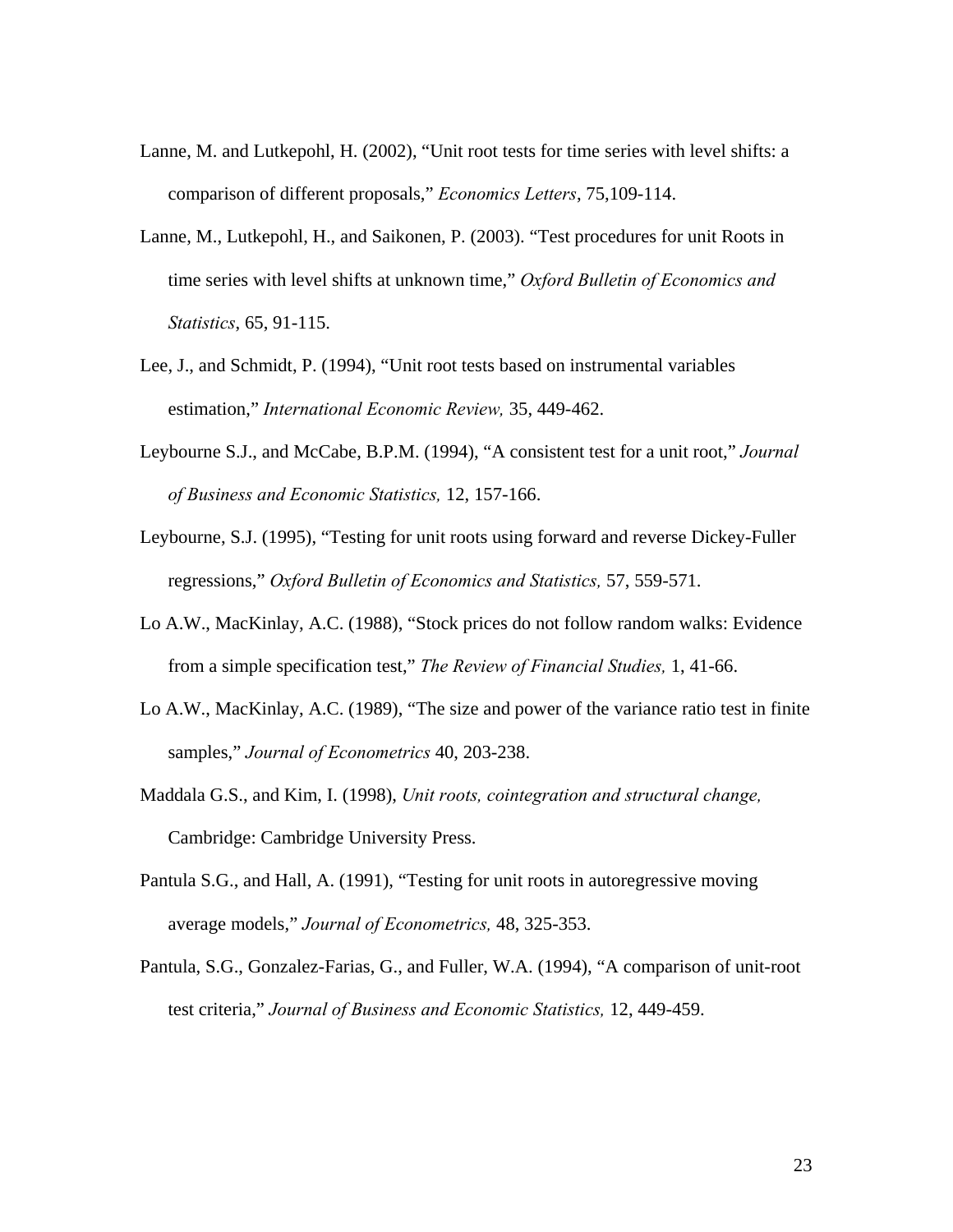- Park J. (1990), "Testing for unit roots and cointegration by variable addition," *Advances in Econometrics,* 8, 107-133.
- Park, H.J., and Fuller, W.A. (1995), "Alternative estimators and unit root tests for the autoregressive process," *Journal of Time Series Analysis,* 16, 415-429.
- Perron, P., and Ng, S. (1996), "Useful modifications to some unit root tests with dependent errors and their local asymptotic properties," *Review of Economic Studies,* 63, 435-465.
- Phillips, P.C.B., and Perron, P. (1988), "Testing for a unit root in time series regression. *Biometrica,* 75, 335-346.
- Phillips, P.C.B. (1998), "New tools for understanding spurious regressions," *Econometrica,* 66, 1299-1325.
- Phillips, P.C.B. (2002), "New unit root asymptotics in the presence of deterministic trends," *Journal of Econometrics,* 111, 323-353.
- Rajaguru, G. (2004), *Effects of temporal aggregation and systematic sampling on model dynamics and causal inference*, PhD Thesis, Department of Economics, National University of Singapore.
- Rajaguru. G., and Abeysinghe, T. (2002), "The distortionary effects of temporal aggregation on Granger causality," Working Paper wp0204, Department of Economics, National University of Singapore.
- Saikkonen P., and Luukkonen, R. (1993), "Testing for a moving average unit root in ARIMA models," *Journal of American Statistical Association,* 88, 596-601.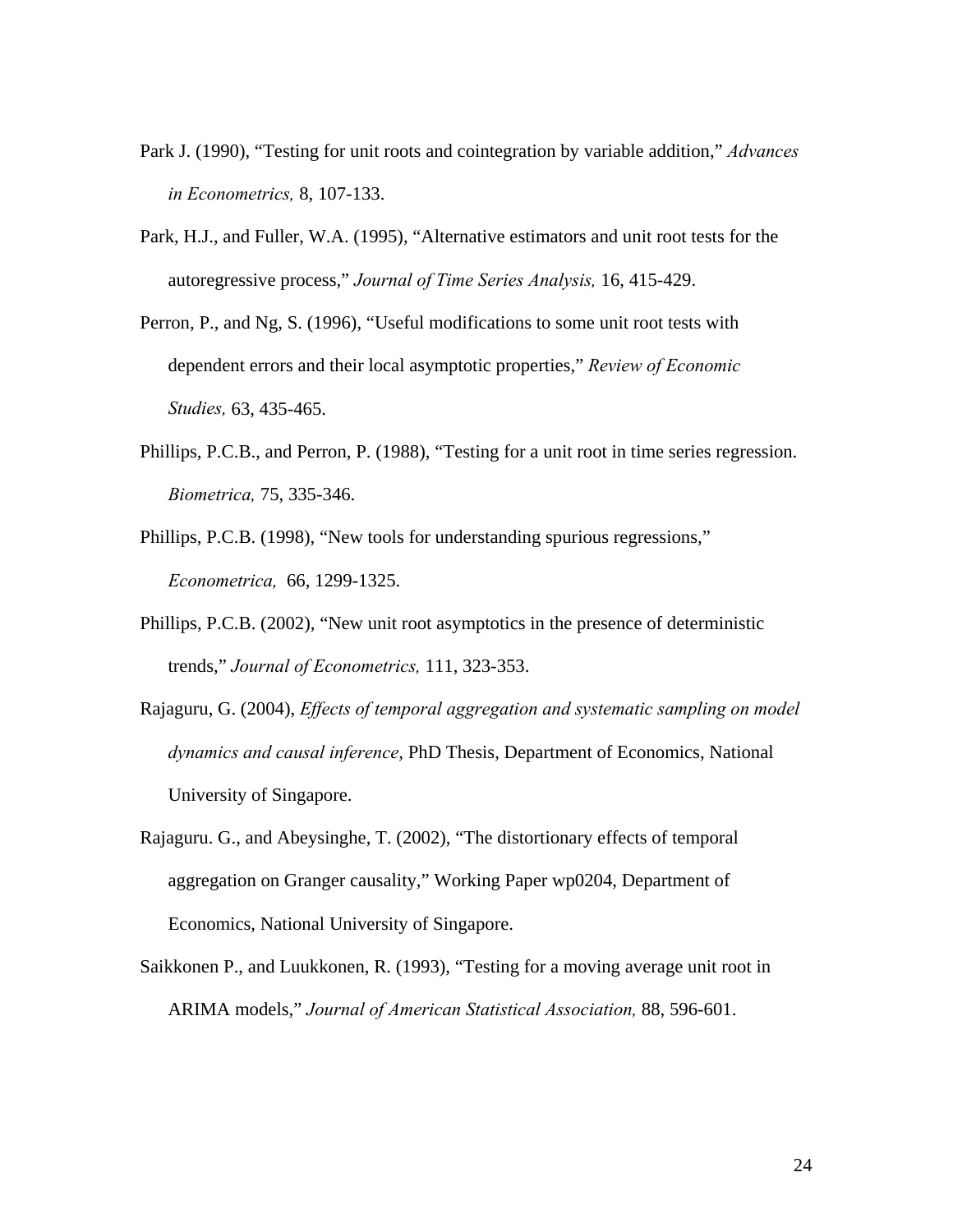- Schmidt, P., and Phillips, P.C.B. (1992), "LM tests for a unit root in the presence of deterministic trends," *Oxford Bulletin of Economics and Statistics,* 54, 257-287.
- Sims, C., Stock, J., and Watson, M. (1990), "Inference in Linear Time Series Models with Some Unit Roots," *Econometrica* 58, 113-144.
- Yap S.F., and Reinsel, G.C. (1995), "Results on estimation and testing for a unit root in the non-stationary ARMA model," *Journal of Time Series Analysis,* 16, 339-353.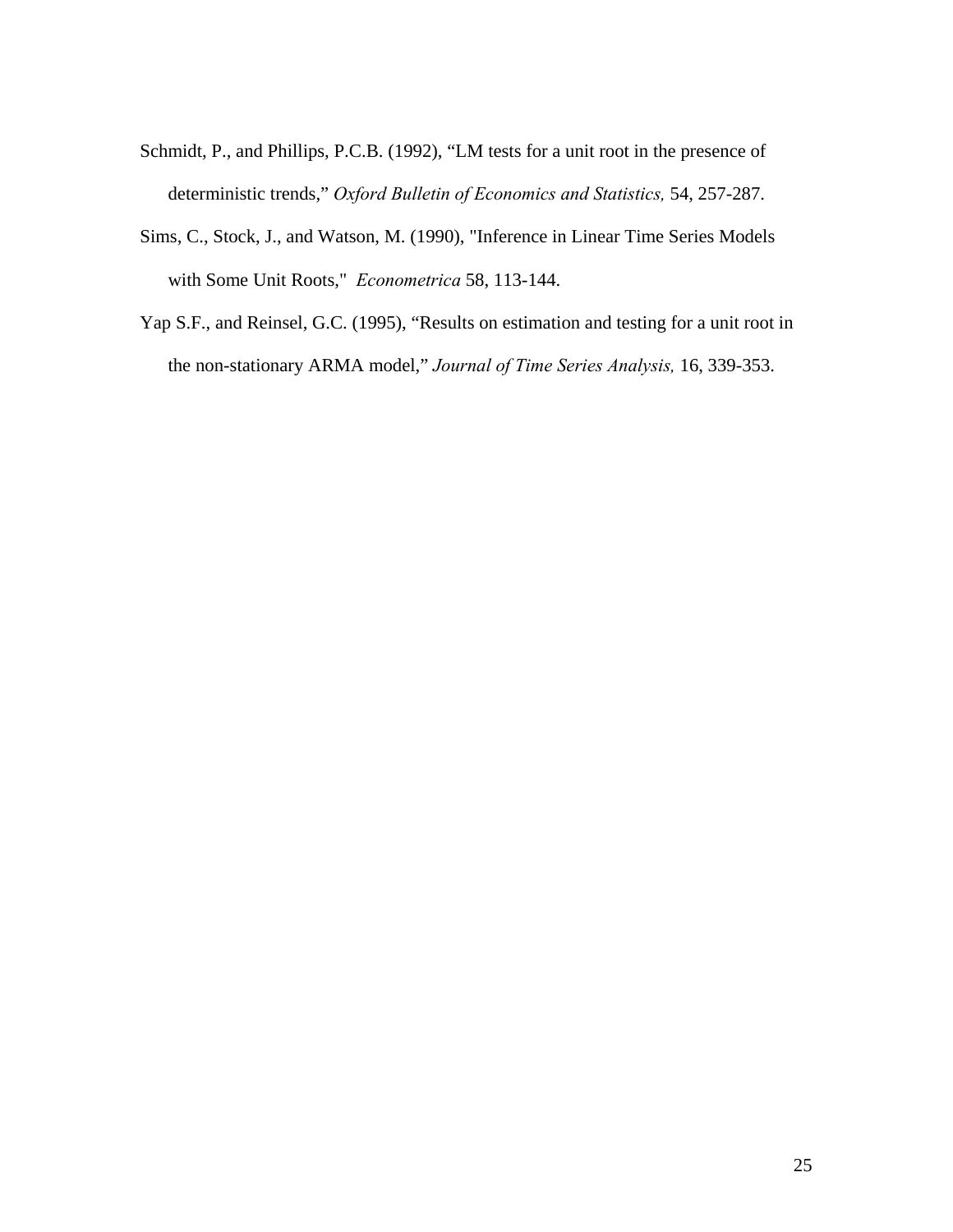| <b>Table 1</b>                                                   |  |
|------------------------------------------------------------------|--|
| Size of the $z(MA)$ test for an MA unit root (2000 replications) |  |

|                             | Known long-run relation or single series |       |       |       |       |                             |       |       |       |       |       |       |
|-----------------------------|------------------------------------------|-------|-------|-------|-------|-----------------------------|-------|-------|-------|-------|-------|-------|
|                             |                                          | $m=2$ |       |       | $m=4$ |                             |       | $m=6$ |       |       | $m=8$ |       |
|                             | $\phi_1 = 0.5, \theta = 1$               |       |       |       |       |                             |       |       |       |       |       |       |
| T                           | 1%                                       | 5%    | 10%   | 1%    | 5%    | 10%                         | 1%    | 5%    | 10%   | 1%    | 5%    | 10%   |
| 100                         | 0.010                                    | 0.028 | 0.058 | 0.022 | 0.048 | 0.087                       | 0.027 | 0.050 | 0.088 | 0.030 | 0.052 | 0.085 |
| 200                         | 0.008                                    | 0.030 | 0.055 | 0.020 | 0.042 | 0.076                       | 0.028 | 0.056 | 0.086 | 0.031 | 0.059 | 0.091 |
| 300                         | 0.008                                    | 0.028 | 0.068 | 0.017 | 0.050 | 0.096                       | 0.032 | 0.076 | 0.121 | 0.038 | 0.066 | 0.103 |
| 500                         | 0.002                                    | 0.030 | 0.068 | 0.013 | 0.054 | 0.095                       | 0.022 | 0.060 | 0.096 | 0.027 | 0.061 | 0.104 |
| $\phi_1 = 0.9, \theta = 1$  |                                          |       |       |       |       |                             |       |       |       |       |       |       |
| 200                         | 0.010                                    | 0.035 | 0.076 | 0.011 | 0.039 | 0.079                       | 0.013 | 0.042 | 0.083 | 0.015 | 0.045 | 0.077 |
| 300                         | 0.007                                    | 0.034 | 0.079 | 0.008 | 0.040 | 0.089                       | 0.011 | 0.052 | 0.097 | 0.009 | 0.038 | 0.075 |
| 500                         | 0.005                                    | 0.035 | 0.080 | 0.009 | 0.037 | 0.084                       | 0.011 | 0.044 | 0.080 | 0.008 | 0.038 | 0.087 |
| $\phi_1 = 0.95, \theta = 1$ |                                          |       |       |       |       |                             |       |       |       |       |       |       |
| 300                         | 0.009                                    | 0.044 | 0.090 | 0.005 | 0.040 | 0.082                       | 0.008 | 0.038 | 0.087 | 0.005 | 0.047 | 0.101 |
| 500                         | 0.006                                    | 0.038 | 0.078 | 0.006 | 0.048 | 0.089                       | 0.008 | 0.040 | 0.095 | 0.011 | 0.049 | 0.097 |
|                             |                                          |       |       |       |       |                             |       |       |       |       |       |       |
| Regression residuals        |                                          |       |       |       |       |                             |       |       |       |       |       |       |
|                             |                                          |       |       |       |       | $\phi_1 = 0.5, \theta = 1$  |       |       |       |       |       |       |
| 100                         | 0.014                                    | 0.050 | 0.083 | 0.041 | 0.081 | 0.113                       | 0.056 | 0.094 | 0.137 | 0.075 | 0.111 | 0.150 |
| 200                         | 0.007                                    | 0.032 | 0.060 | 0.026 | 0.064 | 0.103                       | 0.041 | 0.088 | 0.132 | 0.062 | 0.105 | 0.149 |
| 300                         | 0.009                                    | 0.030 | 0.056 | 0.024 | 0.057 | 0.095                       | 0.040 | 0.080 | 0.130 | 0.053 | 0.091 | 0.132 |
| 500                         | 0.006                                    | 0.028 | 0.055 | 0.015 | 0.057 | 0.093                       | 0.023 | 0.069 | 0.122 | 0.047 | 0.093 | 0.140 |
|                             |                                          |       |       |       |       | $\phi_1 = 0.9, \theta = 1$  |       |       |       |       |       |       |
| 200                         | 0.019                                    | 0.059 | 0.099 | 0.035 | 0.085 | 0.130                       | 0.055 | 0.103 | 0.149 | 0.074 | 0.118 | 0.163 |
| 300                         | 0.012                                    | 0.048 | 0.096 | 0.025 | 0.073 | 0.117                       | 0.051 | 0.100 | 0.145 | 0.062 | 0.118 | 0.165 |
| 500                         | 0.009                                    | 0.037 | 0.084 | 0.016 | 0.054 | 0.106                       | 0.033 | 0.082 | 0.137 | 0.037 | 0.085 | 0.142 |
|                             |                                          |       |       |       |       | $\phi_1 = 0.95, \theta = 1$ |       |       |       |       |       |       |
| 300                         | 0.020                                    | 0.064 | 0.114 | 0.038 | 0.085 | 0.135                       | 0.050 | 0.104 | 0.153 | 0.065 | 0.114 | 0.169 |
| 500                         | 0.012                                    | 0.056 | 0.099 | 0.027 | 0.070 | 0.117                       | 0.038 | 0.092 | 0.142 | 0.048 | 0.095 | 0.142 |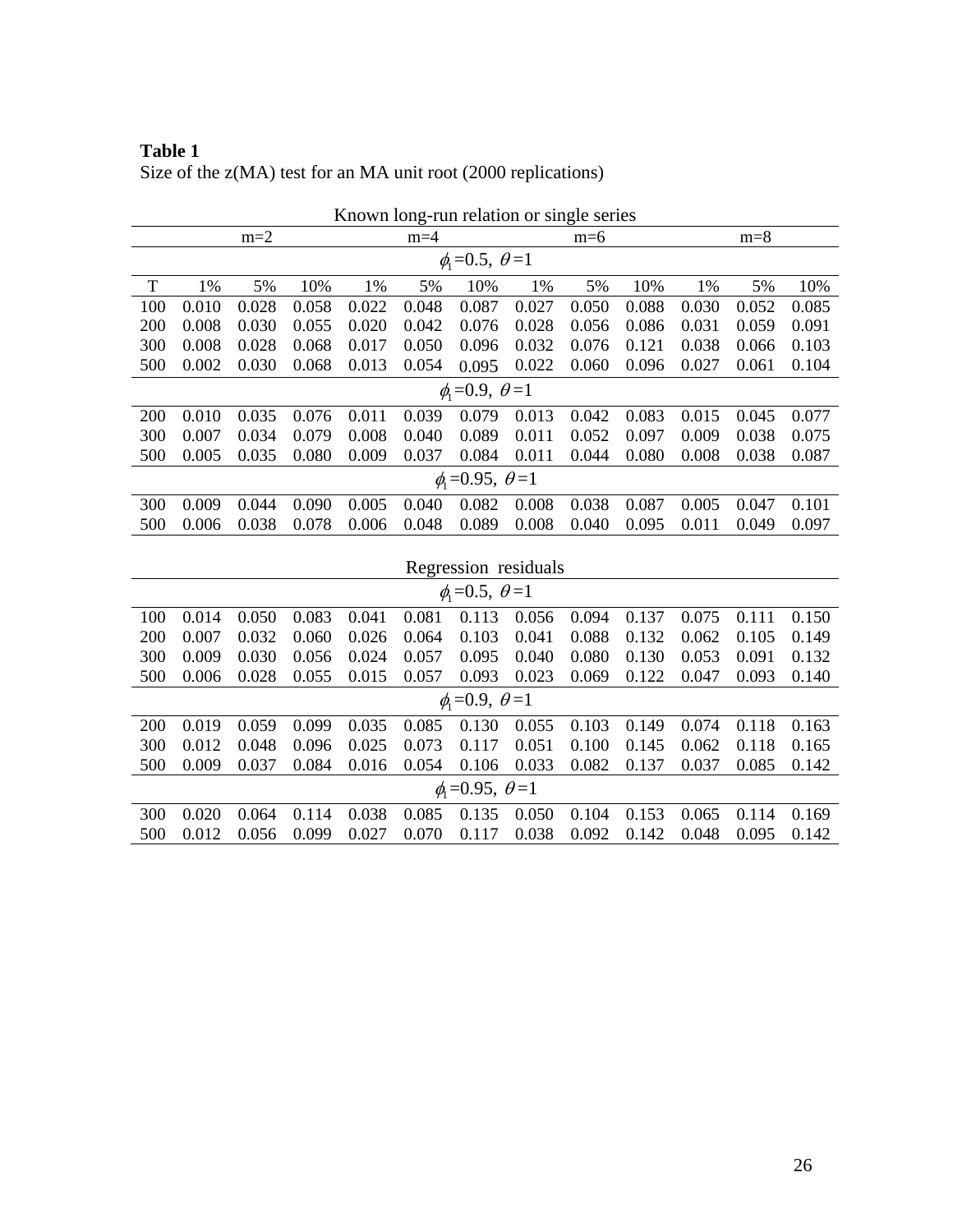|                                 | Known long-run relation or single series |       |       |       |       |                                |       |       |       |       |       |       |
|---------------------------------|------------------------------------------|-------|-------|-------|-------|--------------------------------|-------|-------|-------|-------|-------|-------|
|                                 |                                          | $m=2$ |       |       | $m=4$ |                                |       | $m=6$ |       |       | $m=8$ |       |
|                                 | $\phi_1 = 0.5, \ \theta = 0.8$           |       |       |       |       |                                |       |       |       |       |       |       |
| T                               | 1%                                       | 5%    | 10%   | 1%    | 5%    | 10%                            | 1%    | 5%    | 10%   | 1%    | 5%    | 10%   |
| 100                             | 0.432                                    | 0.518 | 0.553 | 0.556 | 0.595 | 0.618                          | 0.579 | 0.604 | 0.630 | 0.582 | 0.600 | 0.624 |
| 200                             | 0.756                                    | 0.826 | 0.851 | 0.867 | 0.885 | 0.893                          | 0.881 | 0.888 | 0.897 | 0.887 | 0.892 | 0.899 |
| 300                             | 0.911                                    | 0.946 | 0.957 | 0.969 | 0.973 | 0.977                          | 0.972 | 0.974 | 0.976 | 0.972 | 0.974 | 0.977 |
| 500                             | 0.988                                    | 0.994 | 0.994 | 0.997 | 0.997 | 0.997                          | 0.996 | 0.997 | 0.997 | 0.998 | 0.998 | 0.998 |
| $\phi_1 = 0.5$ , $\theta = 0.9$ |                                          |       |       |       |       |                                |       |       |       |       |       |       |
| 100                             | 0.162                                    | 0.242 | 0.288 | 0.286 | 0.346 | 0.384                          | 0.334 | 0.359 | 0.395 | 0.339 | 0.367 | 0.402 |
| 200                             | 0.350                                    | 0.508 | 0.584 | 0.618 | 0.678 | 0.702                          | 0.665 | 0.696 | 0.718 | 0.688 | 0.706 | 0.727 |
| 300                             | 0.566                                    | 0.714 | 0.785 | 0.813 | 0.855 | 0.872                          | 0.854 | 0.876 | 0.884 | 0.866 | 0.879 | 0.890 |
| 500                             | 0.828                                    | 0.924 | 0.952 | 0.970 | 0.980 | 0.983                          | 0.982 | 0.987 | 0.987 | 0.984 | 0.988 | 0.990 |
|                                 |                                          |       |       |       |       |                                |       |       |       |       |       |       |
| Regression residuals            |                                          |       |       |       |       |                                |       |       |       |       |       |       |
|                                 |                                          |       |       |       |       | $\phi_1 = 0.5, \ \theta = 0.8$ |       |       |       |       |       |       |
| 100                             | 0.421                                    | 0.494 | 0.530 | 0.529 | 0.558 | 0.581                          | 0.546 | 0.559 | 0.581 | 0.550 | 0.568 | 0.589 |
| 200                             | 0.732                                    | 0.790 | 0.809 | 0.817 | 0.837 | 0.852                          | 0.829 | 0.843 | 0.856 | 0.834 | 0.845 | 0.856 |
| 300                             | 0.888                                    | 0.927 | 0.937 | 0.942 | 0.951 | 0.955                          | 0.948 | 0.953 | 0.959 | 0.950 | 0.955 | 0.960 |
| 500                             | 0.988                                    | 0.993 | 0.994 | 0.995 | 0.996 | 0.996                          | 0.995 | 0.996 | 0.996 | 0.995 | 0.995 | 0.996 |
|                                 |                                          |       |       |       |       | $\phi = 0.5, \ \theta = 0.9$   |       |       |       |       |       |       |
|                                 |                                          |       |       |       |       |                                |       |       |       |       |       |       |
| 100                             | 0.169                                    | 0.241 | 0.272 | 0.276 | 0.310 | 0.347                          | 0.305 | 0.332 | 0.357 | 0.310 | 0.341 | 0.370 |
| 200                             | 0.358                                    | 0.494 | 0.553 | 0.561 | 0.622 | 0.657                          | 0.613 | 0.643 | 0.674 | 0.630 | 0.653 | 0.675 |
| 300                             | 0.575                                    | 0.717 | 0.775 | 0.792 | 0.827 | 0.848                          | 0.831 | 0.855 | 0.866 | 0.842 | 0.856 | 0.864 |
| 500                             | 0.850                                    | 0.912 | 0.929 | 0.947 | 0.957 | 0.959                          | 0.955 | 0.958 | 0.963 | 0.959 | 0.961 | 0.963 |

**Table 2**  Power of the z(MA) test for an MA unit root (2000 replications)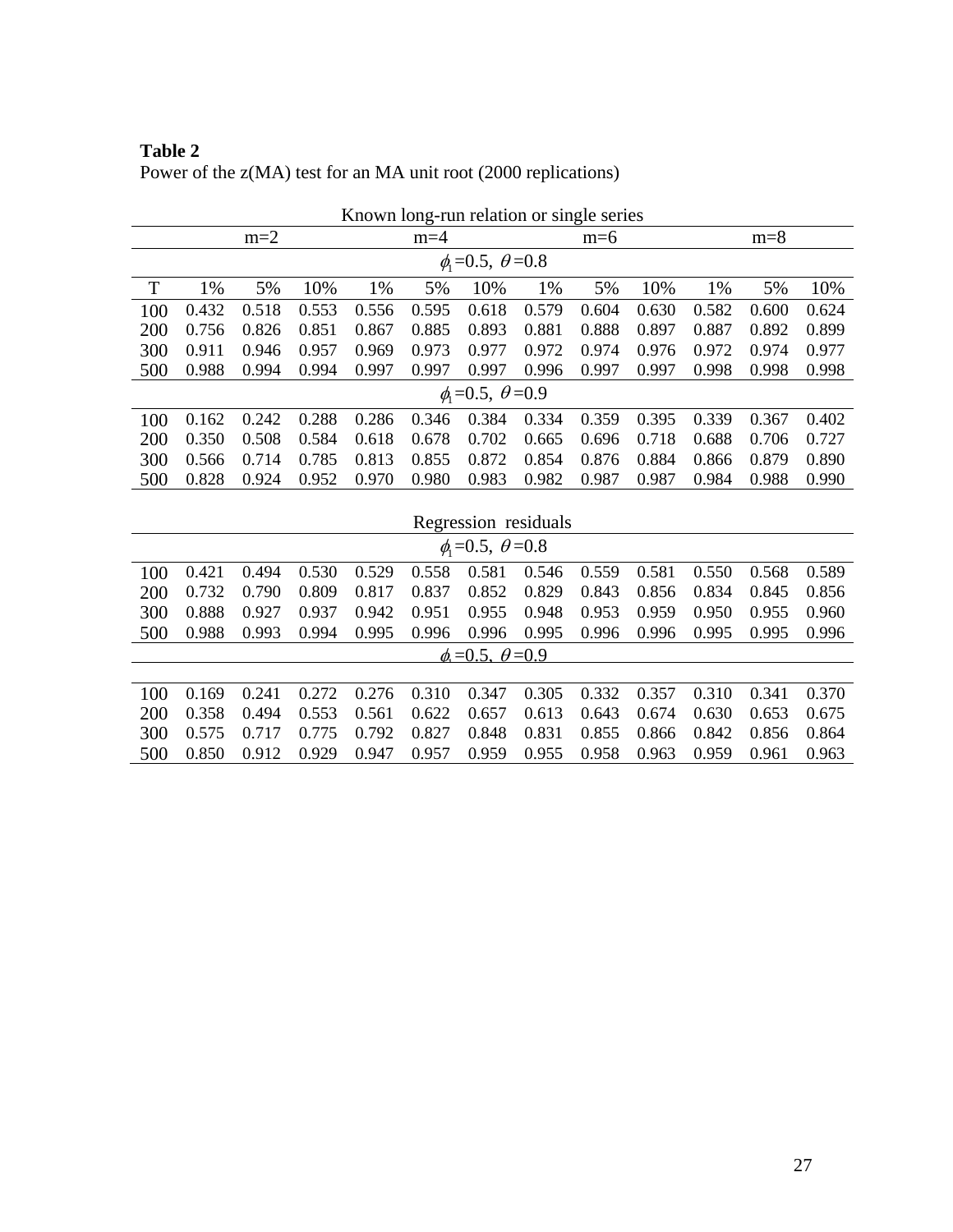## **Table 3**

Cointegration test for selected equations from the ESU01 model of the Singapore economy (Abeysinghe and Choy, 2007)

| Equation in the model              | т   | $\hat{\rho}$ | ARMA(1,1)     | <b>ADF</b> | Z(MA)    |
|------------------------------------|-----|--------------|---------------|------------|----------|
| (i) Regression Residuals           |     |              |               |            |          |
| Consumption                        | 104 | 0.67         | 0.70, 0.99    | $-4.48*$   | $-0.77$  |
| Exports (non oil domestic)         | 96  | 0.54         | 0.56, 0.99    | $-5.27*$   | 0.63     |
| Employment                         | 96  | 0.86         | 0.88, 0.99    | $-2.41$    | 0.51     |
| Wages                              | 96  | 0.89         | 0.87, 0.99    | $-2.94$    | 0.49     |
| <b>CPI</b>                         | 96  | 0.93         | 0.95, 0.99    | $-2.01$    | 0.05     |
| (ii) Known coefficients (log form) |     |              |               |            |          |
| Oil import price in S\$            | 104 | 0.89         | 0.85.0.99     | $-2.43$    | $-1.49$  |
| Oil export price in S\$            | 104 | 0.76         | 0.79, 0.99    | $-3.68*$   | 0.42     |
| <b>RUBC</b>                        | 96  | 0.91         | 0.93, 0.99    | $-2.17$    | 0.25     |
| <b>RER</b>                         | 336 | 0.98         | $0.00. -0.25$ | $-2.39$    | $-9.03*$ |

RUBC=relative unit business cost. RER=real exchange rate (S\$/US\$, CPI based). Oil price relationships are: oil price in Singapore dollars equals oil price in US\$ times the Sin/US exchange rate. The first eight series are quarterly from 1978Q1 or 1980Q1 to 2003Q4. RER is monthly over 1975-2003. The null for z(MA) is stationarity (MA unit root) and that for ADF is non-stationarity (AR unit root). \* significant at the 5% level (left-tail test).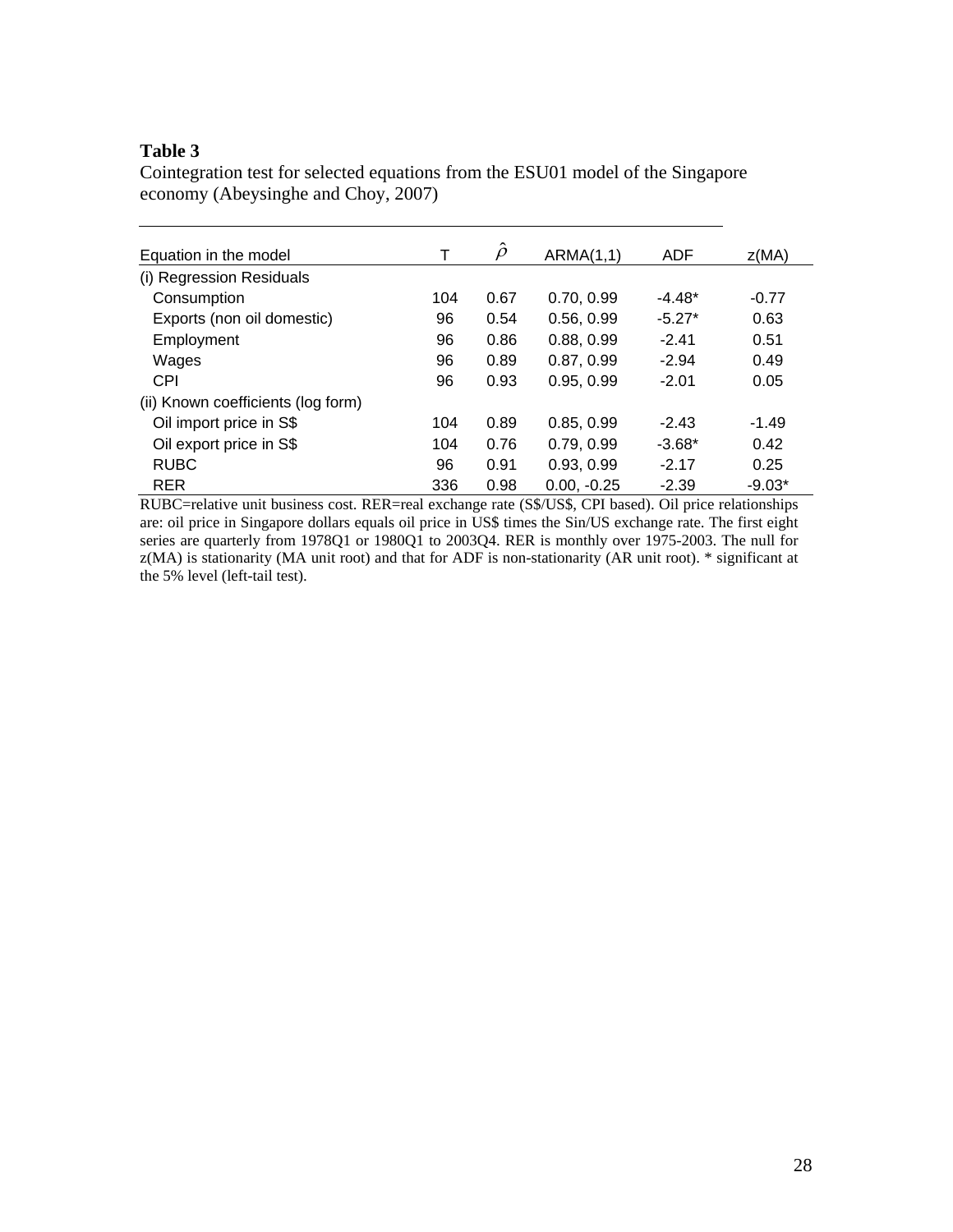#### **Table 4**

Cointegration test on APC

|                            | Sample              |             |      |                |              |                                                                            |          |          |         |                        |
|----------------------------|---------------------|-------------|------|----------------|--------------|----------------------------------------------------------------------------|----------|----------|---------|------------------------|
|                            | period              |             | AR   | <b>AR</b>      |              |                                                                            |          | Johansen |         | $kPSS$ $\big ^{Z(MA)}$ |
| Country                    | (quarterly)         | $\mathbf T$ | Lags | Coefficients   | $\hat{\rho}$ | ARMA(p,1)                                                                  | ADF      | VAR(4)   |         |                        |
| Australia                  | 1960-2007 192       |             | 1    | 0.92           | 0.92         | 0.94, 0.99                                                                 | $-2.71$  | yes      | 0.21    | 0.39                   |
| Austria                    | 1965-2007 172 1,2,3 |             |      | 0.55,0.18,0.18 |              | $0.91$ 0.56, 0.19, 0.20, 0.99                                              | $-2.33$  | no       | 0.14    | 0.34                   |
| Belgium                    | 1980-2007 111       |             | 1    | 0.98           | 0.98         | 0.00, 0.12                                                                 | $-0.77$  | no       |         | $1.09* - 5.37*$        |
| Canada                     | 1957-2007 204       |             | 1    | 0.97           | 0.97         | 0.97, 0.99                                                                 | $-1.97$  | no       | $0.73*$ | $-0.30$                |
| Denmark                    | 1978-2007 124       |             | 1.4  | 0.75, 0.21     | 0.96         | 0.75, 0.17, 0.99                                                           | $-1.71$  | yes      | $1.02*$ | $-0.57$                |
| Finland                    | 1970-2007 152       |             | 1.4  | 0.71, 0.21     | 0.92         | 0.72, 0.19, 0.99                                                           | $-2.21$  | no       | $1.00*$ | $-1.41$                |
| France                     | 1978-2007 120       |             | 1    | 0.94           | 0.94         | 0.97, 0.99                                                                 | $-2.1$   | yes      | $0.49*$ | 0.48                   |
| Germany                    | 1961-2007 188       |             | 1,3  | 0.71, 0.23     | 0.94         | 0.72, 0.23, 0.99                                                           | $-1.99$  | yes      | $0.87*$ | $-1.13$                |
| Italy                      | 1970-2007 151       |             | 1.4  | 0.70, 0.12     | 0.82         | 0.66, 0.99                                                                 | $-2.98*$ | yes      | $0.95*$ | $-0.5$                 |
| Japan                      | 1965-2007 172       |             | 1    | 0.94           | 0.94         | 0.95, 0.99                                                                 | $-2.45$  | no       | 0.18    | $-1.29$                |
| Korea, South 1965-2007 172 |                     |             | 1    | 0.97           | 0.97         | 0.00, 0.20                                                                 | $-2.45$  | no       |         | $1.38* -6.51*$         |
| Mexico                     | 1981-2007 108       |             | 1    | 0.88           | 0.88         | 0.88, 0.99                                                                 | $-2.62$  | no       | 0.40    | $-0.14$                |
| <b>Netherlands</b>         | 1977-2007 124       |             | 1.2  | 0.51, 0.46     | 0.97         | 0.35, 0.25                                                                 | $-0.78$  | no       |         | $1.03* -5.75*$         |
| New Zealand 1987-2007 82   |                     |             | 1    | 0.72           | 0.72         | 0.75, 0.99                                                                 | $-3.69*$ | yes      | 0.09    | 0.58                   |
| Norway                     | 1961-2007 188       |             | 1,2  | 0.75, 0.23     | 0.98         | 0.00, 0.25                                                                 | $-0.83$  | no       |         | $1.31* -6.52*$         |
| Spain                      | 1970-2007 152 1,4   |             |      | 0.79, 0.20     | 0.99         | 0.00, 0.24                                                                 | $-0.06$  | no       |         | $1.41* - 6.66*$        |
| Sweden                     |                     |             |      |                |              | 1980-2007 112 1,2,4 0.66, 0.39, -0.17 0.88 0.61, 0.41, -0.17, 0.99  -2.21  |          | no       | 0.43    | $-0.81$                |
| Switzerland                |                     |             |      |                |              | 1970-2007 152 1, 2, 3 0.60, 0.51, -0.18 0.94 0.59, 0.53, -0.16, 0.99 -1.81 |          | no       | 0.16    | $-1.11$                |
| Turkey                     | 1987-2007 83        |             | 1    | 0.62           | 0.62         | 0.57, 0.99                                                                 | $-4.23*$ | yes      | $0.49*$ | 0.36                   |
| <b>UK</b>                  | 1957-2007 204       |             | 1,3  | 0.73, 0.24     | 0.97         | 0.73, 0.25, 0.99                                                           | $-1.55$  | yes      | 0.44    | 1.21                   |
| <b>US</b>                  | 1957-2007 204 1,2   |             |      | 0.83, 0.17     | 1.00         | 0.00, 0.17                                                                 | $-0.18$  | no       |         | $1.62* -7.29*$         |

Note that some data series end in Q2 or Q3 in 2007. Tests are based on  $log(APC) = log(C/Y)$ , where C is total consumption expenditure and Y is GDP, both in nominal terms and seasonally adjusted. For the Johansen test "yes" means acceptance of cointegration between log(C) and log(Y) with the cointegrating vector (1, -1). For the KPSS test the default settings in Eviews were used. \* Significant at the 5% level.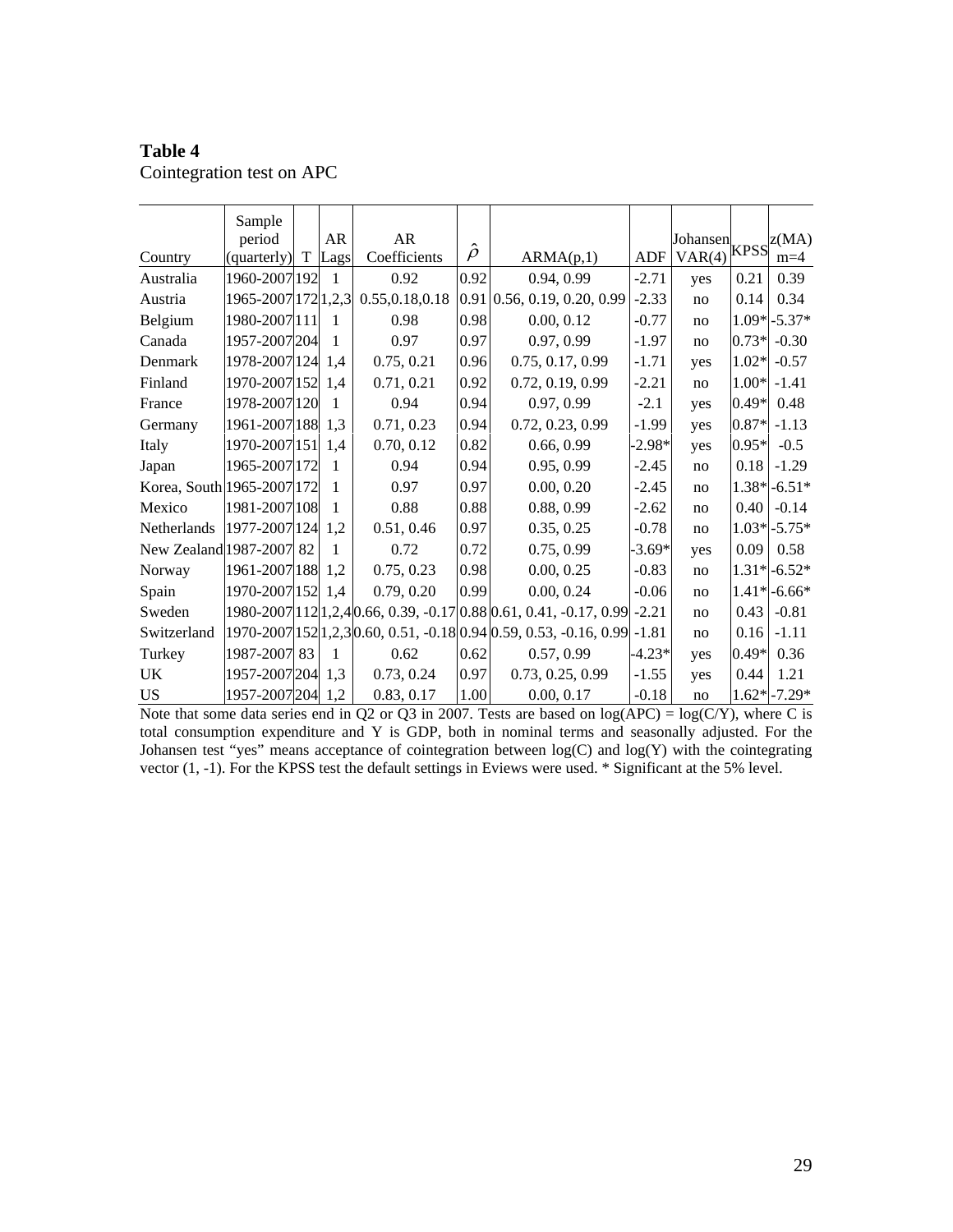### **Table A.1**

Power of unit root tests at the 5% level and T=100. Reference model:  $y_t = \alpha + \beta t + \rho y_{t-1} + \varepsilon_t - \theta \varepsilon_{t-1}, \ \varepsilon_t \sim \text{iid}(0, \sigma^2)$ (When T=100 is not available 200 is used and marked with an asterisk against author's name)

| <b>Name of Authors</b> | Year | Model Type Test Type $\rho = 0.80$ |                 |      | 0.85 | 0.90  | 0.95  | 0.975         | <b>Remarks</b>                                              |
|------------------------|------|------------------------------------|-----------------|------|------|-------|-------|---------------|-------------------------------------------------------------|
| Dicky & Fuller         | 1979 | $\theta = 0, \ \beta = 0$          | $\hat{\rho}$    | 0.86 |      | 0.30  | 0.10  |               |                                                             |
|                        |      | $\theta = 0, \ \beta = 0$          | t               | 0.73 |      | 0.18  | 0.06  |               | DF test, $AR(1)$ process                                    |
| Bhargava               | 1986 | $\theta = 0, \ \beta = 0$          | <b>DW</b>       | 0.73 | 0.49 | 0.25  | 0.10  |               | Also Sargan & Bhargava 1983                                 |
| Phillips & Perron      | 1988 | $\theta = 0, \ \beta = 0$          | t               |      | 0.47 |       |       |               | ADF, Said & Dicky 1984                                      |
|                        |      | $\theta = 0.8, \ \beta = 0$        | t               |      | 0.30 |       |       |               | <b>ADF</b>                                                  |
|                        |      | $\theta = 0, \ \beta = 0$          | Z(t)            |      | 0.69 |       |       |               | PP                                                          |
|                        |      | $\theta = 0.8, \ \beta = 0$        | Z(t)            |      | 0.35 |       |       |               | PP                                                          |
| Pantula & Hall*        | 1991 | $\theta = 0, \ \beta = 0$          | IV              |      |      |       |       | $0.09 - 0.33$ | Range of IV estimates. In                                   |
|                        |      | $\theta = 0.8, \beta = 0$          | IV              |      |      |       |       |               | 0.01-0.35 general power $> 0.05$                            |
| DeJong et al.          | 1992 | $\theta = 0, \beta \neq 0$         | $\tau(\rho)$    | 0.75 | 0.49 | 0.24  | 0.10  |               | For starting value 0. Power                                 |
|                        |      |                                    | $F(\beta,\rho)$ | 0.65 | 0.39 | 0.19  | 0.08  |               | drops slightly as starting value<br>increases.              |
|                        |      |                                    |                 |      |      |       |       |               | Graphical presentation. Power                               |
| Blough                 | 1992 | $\theta = 0, \ \beta = 0$          | ADF, IV         |      |      |       |       |               | drops to 5% for $p > 0.5$ .                                 |
| Schmidt & Phillips     | 1992 | $\theta = 0, \beta \neq 0$         | LM              |      |      | 0.27  | 0.108 |               | Reported is highest power<br>under different specifications |
| Choi                   | 1992 | $\theta = 0, \, \beta \neq 0$      | DH              | 0.97 | 0.84 | 0.54  | 0.24  |               | Durbin-Hausman                                              |
| Lee & Schimidt         | 1994 | $\theta = 0.8, \beta = 0$          | IV              |      |      |       | 0.22  |               | Compares Hall-IV with SP-IV                                 |
| Pantula et al.         | 1994 | $\theta = 0, \ \beta = 0$          | WS              |      |      | 0.602 | 0.261 |               | Compares OLS, MLE as well.                                  |
| Yap & Reinsel *        | 1995 | $\theta = 0, \ \beta = 0$          | LR              | 1.00 |      | 0.82  | 0.33  |               |                                                             |
|                        |      | $\theta = 0.8, \beta = 0$          | $\rm LR$        |      |      | 0.74  | 0.56  |               |                                                             |
| Leybourne              | 1995 | $\theta = 0, \ \beta = 0$          | <b>DFmax</b>    | 0.88 |      | 0.34  |       |               |                                                             |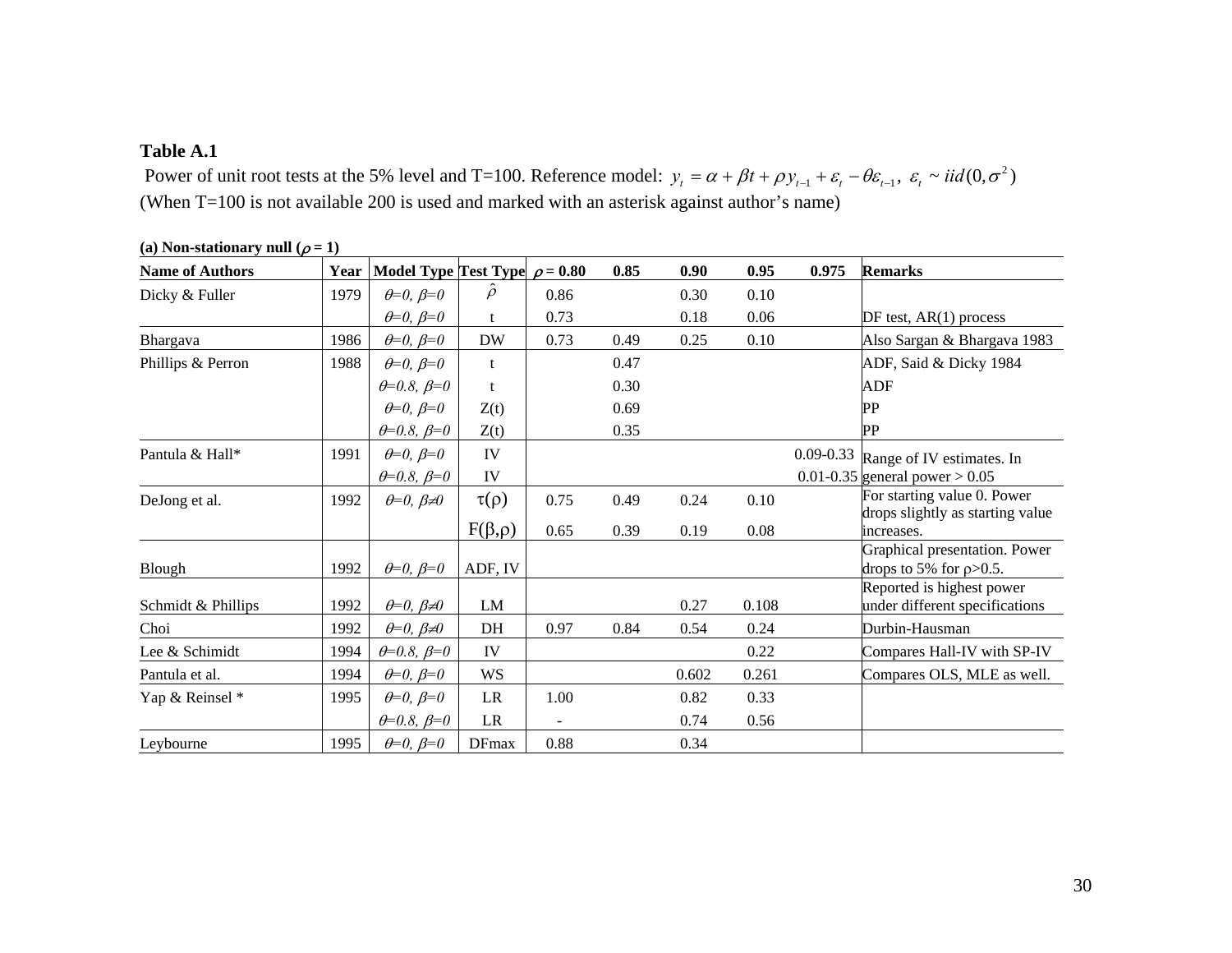| <b>Name of Authors</b> | Year | Model Type Test Type $\rho = 0.80$ |            |      | 0.85 | 0.90 | 0.95 | 0.975 | <b>Remarks</b>                  |
|------------------------|------|------------------------------------|------------|------|------|------|------|-------|---------------------------------|
|                        |      |                                    |            |      |      |      |      |       | Graphical. For intercept model: |
|                        |      |                                    |            |      |      |      |      |       | WS>SS>OLS. For interceptless    |
|                        |      |                                    |            |      |      |      |      |       | model: OLS>SS>WS.               |
|                        |      |                                    |            |      |      |      |      |       | (SS=simple symmetric,           |
| Park & Fuller          | 1995 | $\theta = 0, \ \beta = 0$          |            |      |      |      |      |       | WS=weighted symmentric)         |
| Perron & Ng $*$        | 1996 | $\theta = 0.8, \beta = 0$          | $MZ(\rho)$ |      |      | 0.75 | 0.42 |       |                                 |
|                        |      |                                    | <b>MSB</b> |      |      | 0.79 | 0.46 |       |                                 |
|                        |      |                                    | MZ(t)      |      |      | 0.63 | 0.30 |       | Modified PP                     |
|                        |      |                                    |            |      |      |      |      |       | Power at $p=0.95$ not very      |
| Elliot et al.          | 1996 | $\theta = 0.8$ , $\beta = 0$       | t          | 0.51 |      | 0.30 | 0.15 |       | different across models         |
|                        |      |                                    |            |      |      |      |      |       | Power is roughly similar across |
| Hwang & Schmidt        | 1996 | $\theta = 0, \beta \neq 0$         | <b>GLS</b> | 0.28 | 0.18 |      |      |       | different tests reported        |

#### **Non-stationary null: Structural breaks**

| Lanne & Lutkepohl | 2002 | Perron             | 0.21 |                                                                                                   |  |  |
|-------------------|------|--------------------|------|---------------------------------------------------------------------------------------------------|--|--|
|                   |      | Perron & Vogelsang | 0.14 |                                                                                                   |  |  |
|                   |      | Amsler & Lee       | 0.12 | Known break, level shift. Power<br>is very similar for slope change.<br>See the article for model |  |  |
|                   |      | Schmidt & Phillips | 0.09 |                                                                                                   |  |  |
|                   |      | Lanne et al        | 0.23 | specification.                                                                                    |  |  |
| Lanne et al.      | 2003 | Test 1, drift      | 0.28 |                                                                                                   |  |  |
|                   |      | Test 2, drift      | 0.20 | Unknown break, level shift.<br>Power is very similar for slope                                    |  |  |
|                   |      | Test 3, trend      | 0.23 | change. See the article for                                                                       |  |  |
|                   |      | Test 3, trend      | 0.18 | model specification.                                                                              |  |  |